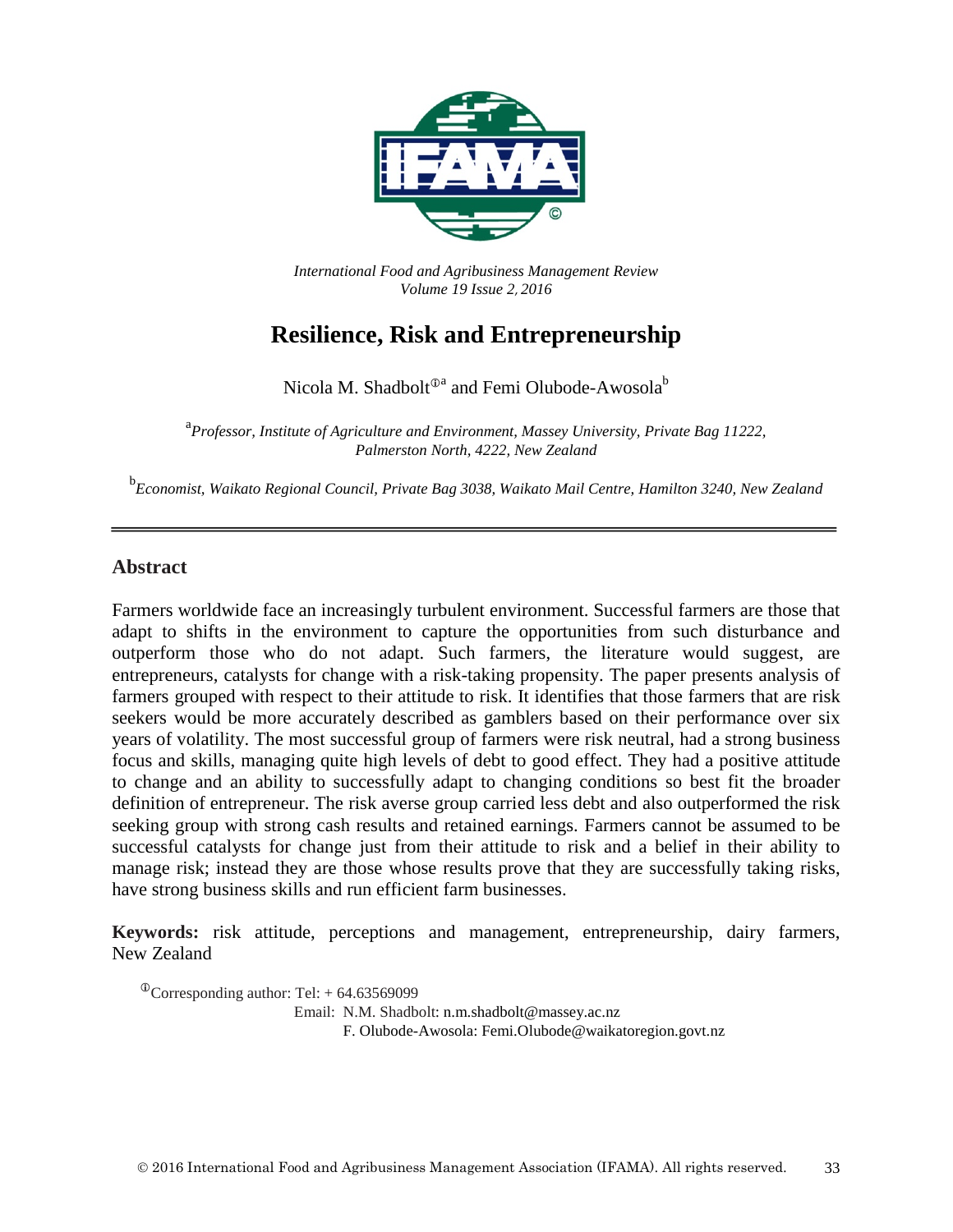### **Introduction**

Farmers worldwide face an increasingly turbulent business environment (Boehlje, Gray, and Detre 2005; Gray, Dooley, and Shadbolt 2008, Parsonson-Ensor and Saunders 2011). The increase in volatility of milk price, illustrated in Figure 1, is an example of such turbulence for New Zealand dairy farmers with milk prices received halving/doubling from year to year since 2006. However, as identified by various farm management scholars, farm management research has focused on efficiency and optimizing system performance during short-term periods of stability rather than focusing on the development of long-term adaptive capacity under periods of turbulence (Chapman et al. 2007; Boehlje et al. 2005; Darnhofer, Fairweather, and Moller 2010; Darnhofer, Gibbon, and Dedieu 2012) The consequence is a reductionist approach to farm management aimed at achieving solutions which are not necessarily the best or most resilient systems under more volatile business environments. Shadbolt, Rutsito, and Gray (2011) recognize that a core competency of a resilient farming system is its ability to adapt to shifts in the environment, to capture the opportunities that might arise from disturbance and hence outperform those who do not adapt. Resilient farms are therefore reliant on the resilient qualities of human beings - flexibility, motivation, perseverance and optimism—because one cannot separate the business from the people forming and operating them.



**Figure 1.** Global Dairy Trade Index from 1999 to 2015. **Source.** <https://www.globaldairytrade.info/>

Those same (resilient) qualities are often attributed in the literature to entrepreneurs, the catalysts for change (Kuratko and Hodgetts 2007) who seek to exploit opportunities (de Lauwere 2005; Alsos, Ljunggren, and Pettersen 2003). However the term entrepreneur is variously defined in the literature. A common theme is their innovativeness and risk-taking propensity (Cameron and Massey 1999; Hisrich, Peters, and Shepherd 2008) but beyond that the definitions are more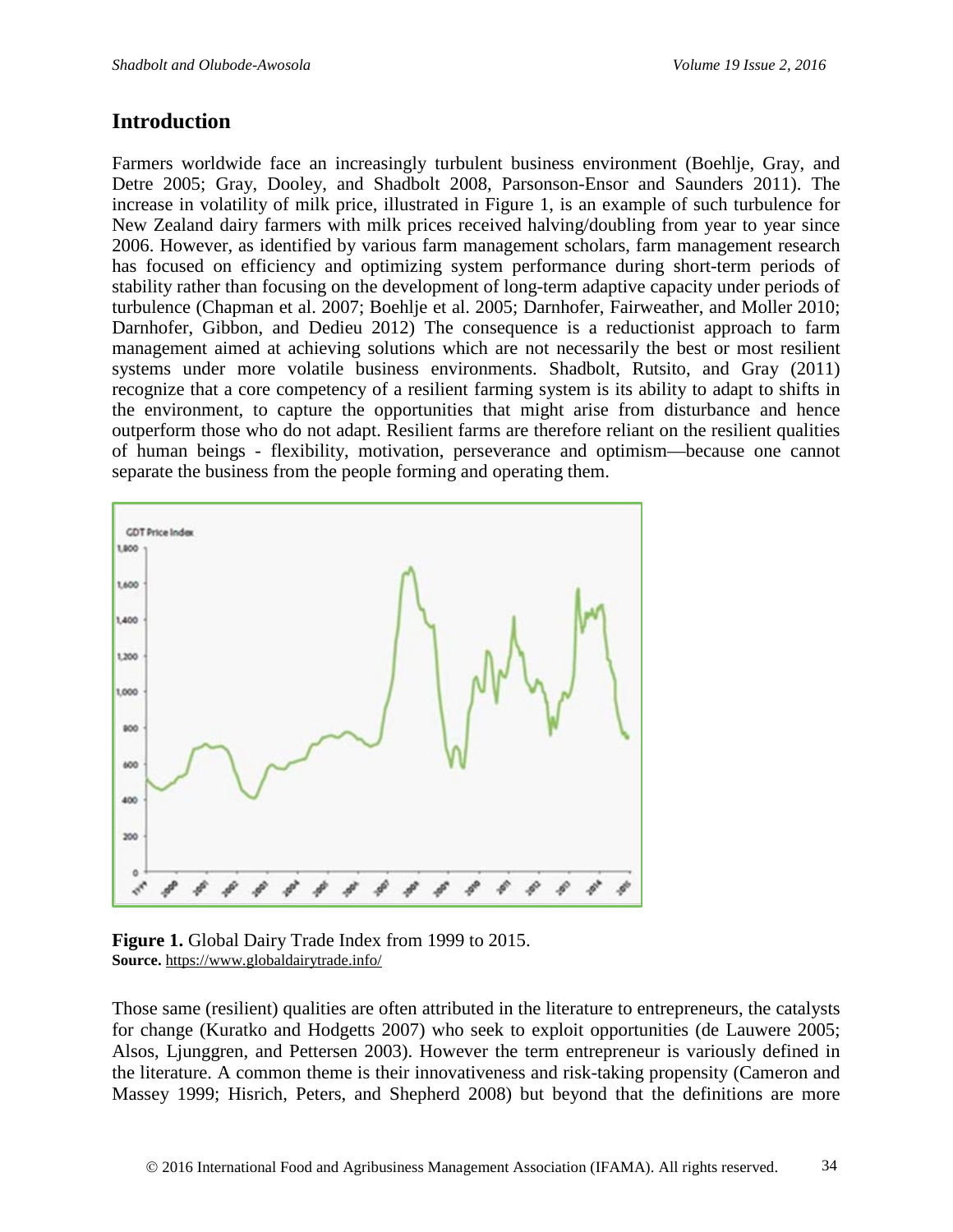diverse. Often associated with smaller firms and self-employment they are thus identified as important for economic development, creators of employment and wealth (Wennekers and Thurik 1999; Cameron and Massey, 1999; Galloway and Mochrie 2006; Hisrich, Peters, and Shepherd 2008). The connection is also made between entrepreneurship and diversification (McElwee 2006) with Vesala, Peura, and McElwee (2007) making the distinction between conventional and portfolio farmers, the latter having more growth orientation, risk taking, innovativeness and personal control characteristics.

Common in the European literature is the parallel drawn between entrepreneurship and business skills (Olsson 1988; Phillipson et al. 2004), exploitation and opportunity recognition (Shane and Venkataraman 2000; Ravasi and Turati 2005) which is reflected in many agricultural entrepreneurial teaching programmes (Shadbolt, Kataliem, and Conforte 2009). McCarthy (2000) identified entrepreneurs as being either charismatic or pragmatic and cautioned against the assumption that all entrepreneurs were risk takers citing a number of studies that challenge the archetypical image of the entrepreneur as a high or even moderate risk taker. Her research identified how risk taking propensity altered with tenure and that learning played an important part in altering the perception of risk. The entrepreneurs she studied both perceived and reacted to risk differently as their business environment evolved. Her description of the pragmatic entrepreneur was very similar to the entrepreneur farmer identified by Olsson (1988) as being carefully deliberate in his actions, not impulsive and managing the business on a clearly formulated business idea. More distinctly both McCarthy and Olsson entrepreneurs were typified by having a positive attitude to change and an ability to successfully adapt to changing conditions in the external environment.

In fact the farmer typology from Olsson's research that was not afraid to take significant risks was termed a gambler, not an entrepreneur. The gambler was identified as having an impulsive personality and overestimated his ability to manage the farm business. Both McCarthy and Olsson discuss the impact of crises caused by 'growth sacrifices' or what could more colloquially be described as 'speed wobbles'. Various empirical studies in Sweden support Olsson's observation that often miscalculated or deficient management of a growth opportunity can result in crises; the manager (gambler) taking substantial risks may fail but his business may be picked up by a more successful manager.

Those farmers with less of an appetite for risk have been defined by Olsson (1988) as cautious or defensive strategists, the former successful producers unlikely to be interested in opportunities outside their field of competence and the latter who avoid risk to such an extent that the farm becomes rundown through lack of reinvestment.

With respect to the relationship between risk and performance there is a commonly stated assumption that high risk-taking goes hand in hand with high performance, the so called riskreturn trade-off (Purdy, Langemeier and Featherstone 1997; and Nartea and Webster 2008). Patrick (2013) also identified significant positive relationships between farmers' self-assessment of their management skills and their willingness to take risks echoing the work of Ray (1986) in which high self-esteem and risk-taking propensity was aligned. The question left unanswered by both was, do such perceived skills and/or self-esteem and risk taking result in better performance?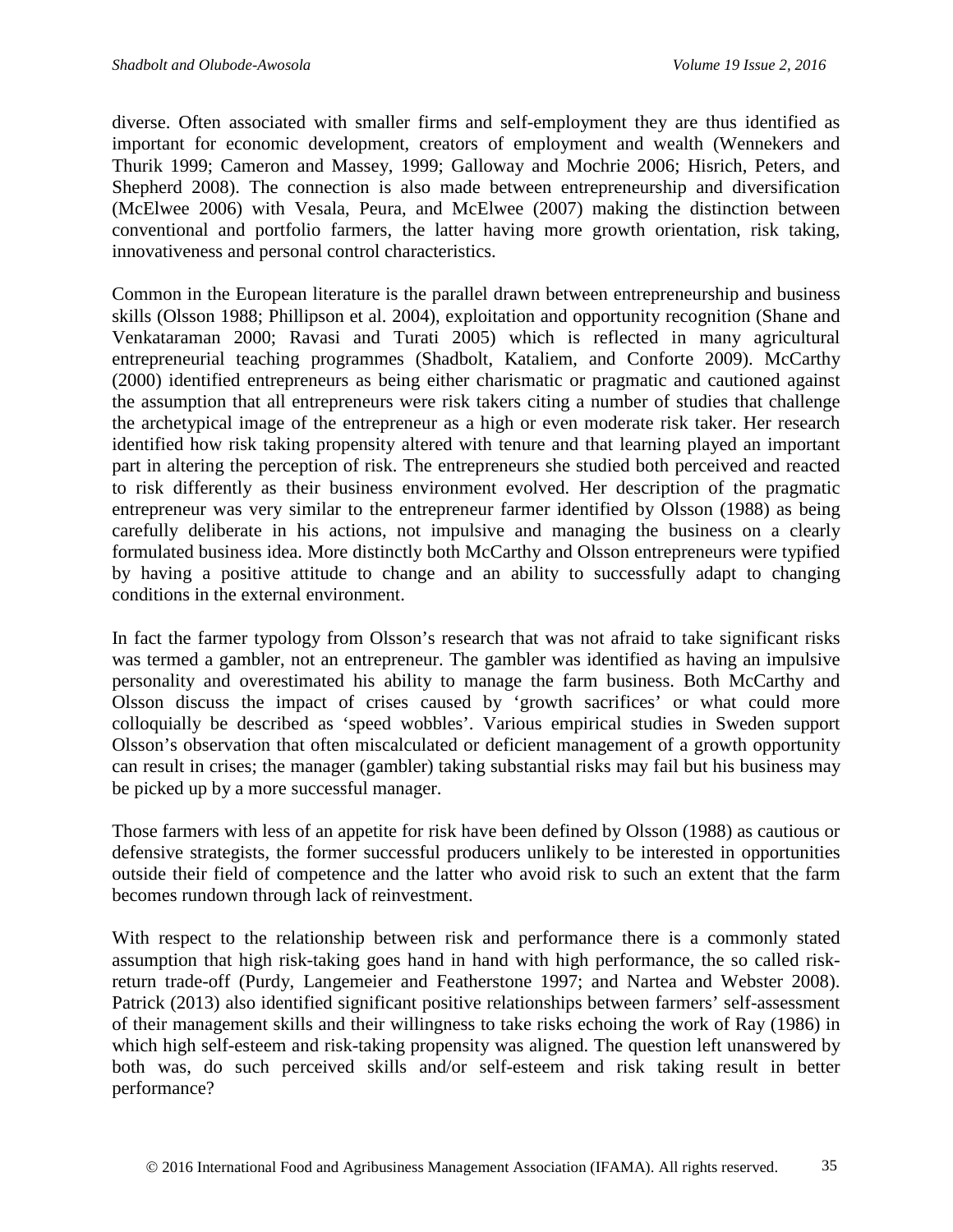Debt can been used as a proxy for risk taking as it affects the vulnerability of the business to shocks, but its impact on performance in the literature is contradictory. Purdy and Langemeier (1995) state that solvency measures provide an indication of the farm's ability to continue operations as a viable business after financial adversity, which typically results in increased debt and reduced net worth. In the UK farmer research low debt (risk-taking) was connected to more efficient farmers (Hadley 2006; Barnes 2008) and higher performance (Langton 2011; 2012).

Shadbolt et al. (2011) in New Zealand confirmed the negative impact of debt when farm returns are low as well as the positive leverage of debt in favourable conditions, the espoused 'principle of increasing risk'. However in their Principal Component Analysis (PCA) of five years of farm data there was no evidence that debt levels or debt servicing were distinguishing features of either technical or financial farm performance. Similarly using Data Envelopment Analysis (DEA) Beux-Garcia (2013) did not find a connection between levels of debt and farm efficiency. For New Zealand dairy farms efficiency was driven by both labour productivity and cost control. As Purdy & Langemeier (1995) explain efficiency is not only the simple input–output technical efficiency of the business but also the intensity with which that business uses its assets to generate gross farm income and realizes profit. If a farm consistently underperforms (cannot deliver sufficient returns to cover family labour costs) the relative inefficiency of the farm increases with debt and vice versa (Yeager and Langemeier 2013). What influences that underperformance most is management capacity and capability (Olsson 1988).

This study is part of a wider set of research projects that have examined resilience, risk and entrepreneurship in the New Zealand dairy industry. Quantitative (Shadbolt and Olubode-Awosola 2013) and qualitative (Gray et al. 2014) research has examined farmers' attitude to, perception of, management of and performance under risk and uncertainty, as well as how to define and measure resilience within a farming business (Shadbolt et al. 2011). This study covers the examination of farmer groups, typified by their attitude to risk, to determine differences between them with respect to how they perceive and manage risk and their physical and financial performance over six highly volatile farming years. It aims to answer the question posed by Patrick (2013) and Ray (1986) on whether perceived skills and/or self-esteem and risk taking result in better performance.

# **Methodology**

In McCarthy's research she began with a conceptual framework for the study of risk in entrepreneurship that included intrinsic and extrinsic factors and various schools of thought that influenced risk taking propensity and ultimately business success or failure. The revised framework she devised from her results (Figure 2) provide a useful model for this research as, within the context of a turbulent six years the risk-taking propensity (attitudes and perceptions) of NZ dairy farmers was measured along with their behavior (risk management strategies adopted) and the outcomes realized from adopting those strategies (physical and financial performance).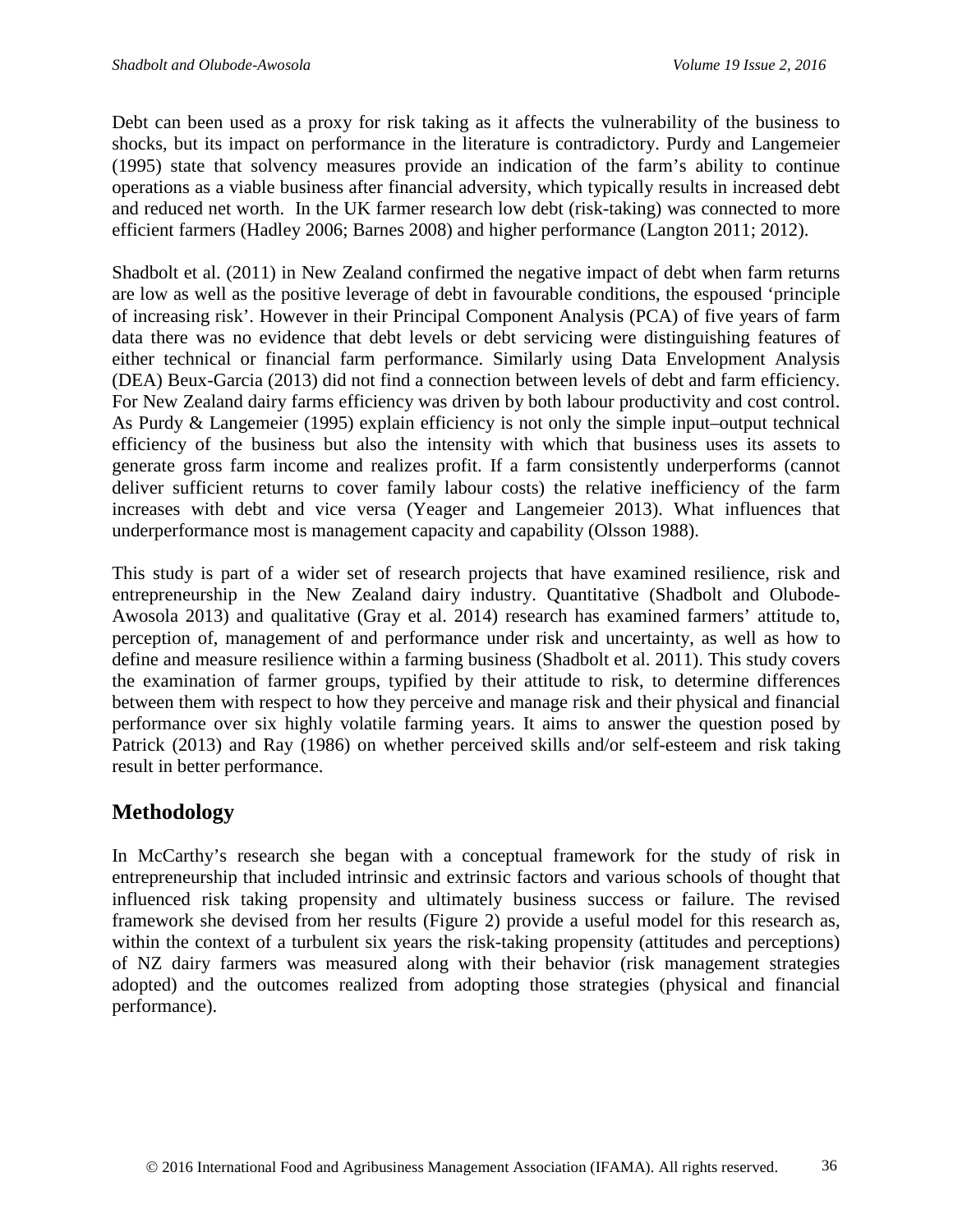

**Figure 2.** Changes in risk perception over time

**Source.** McCarthy 2000

This study aims to identify and assess perceptions of, attitude to, management of and performance under risk and uncertainty in the New Zealand dairy industry using sample survey and database data from dairy farmers. A questionnaire was distributed as either a postal or online survey to approximately 1,000 farmers randomly selected from a database of industry levy payers and 500 purposely selected farmers from the DairyBase® database. This was followed by three iterations of reminders, as the survey spanned between September and December 2011. Responses from 275 respondents were completed and used.

In the first section of the survey the respondents were asked to assess their perceived ability to manage uncertainties within a season and over the long-term, their attitude to planning, aptitude in decision making and degree of risk aversion.

Respondents were then asked to assess the potential for their businesses to benefit from a range of sources of uncertainty (Table 1a) and state what they believed was the likelihood of this opportunity arising. They were then asked to assess the potential for their business to be disadvantaged from the same range of sources of uncertainty and state what they believed was the likelihood of this threat arising. This self-assessment was carried out twice, once from a within season perspective and then again from a longer term (five–ten year) perspective. The sources of uncertainty, edited slightly from a preliminary study (Shadbolt et al. 2011), were taken from a combination of the studies of Pinochet-Chateau et al. (2005), Martin (1994) and Detre et al. (2006).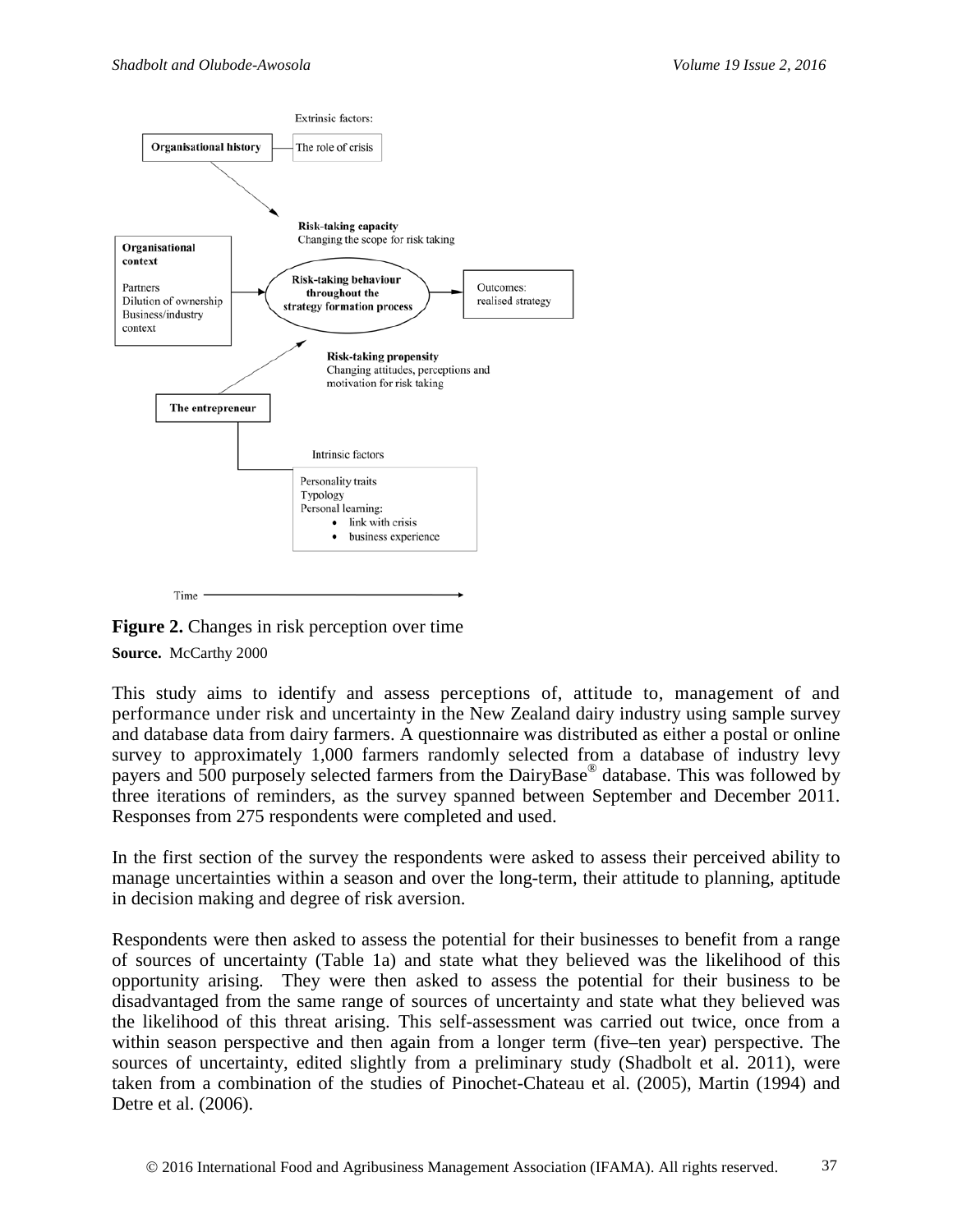**a) Sources of Uncertainty**

In the next section the respondents were asked to determine how important specified risk management strategies (Table 1b) were for managing risk on their farm and then to state whether they did or did not use that strategy. The same list of risk management strategies, taken from Pinochet-Chateau et al. (2005) and Martin (1994) were provided to the respondents as in the preliminary study (Shadbolt et al. 2011). The questionnaire finished with some questions about the respondents dairy farm and personal characteristics.

Apart from the last section, the questions were framed in a way that responses are captured as ordinal data on a scale of 1 to 5. Typical responses were constructed using the median. Where the average median response was a fraction, the mode was used instead to represent the typical response after considering extreme responses (outliers) by using standard deviation and skewness in responses.

| a) bources or Uncertainty                                                                 |                                                                                         |                                                                                |
|-------------------------------------------------------------------------------------------|-----------------------------------------------------------------------------------------|--------------------------------------------------------------------------------|
| Climate variation                                                                         | Business relationships (within<br>supply chain)                                         | Availability of labor (self and<br>family, employees, contractors)             |
| Pasture/crop/animal health                                                                | Dairy industry structure                                                                | Skills and knowledge of those<br>associated with the business                  |
| Interest rates                                                                            | The global economic and political<br>situation                                          | Technological changes                                                          |
| Land values                                                                               | Global supply and demand for<br>food                                                    | Government laws and policies                                                   |
| Product prices                                                                            | Global competitors & competition                                                        | Local body laws and regulations                                                |
| Input prices and availability                                                             | Reputation and image                                                                    |                                                                                |
| b) Risk Management Strategies                                                             |                                                                                         |                                                                                |
| Having more than one type of<br>animal or other enterprises on<br>your property           | Geographic diversity through<br>having properties in different areas                    | Not producing to full capacity so<br>there are reserves in the system          |
| Maintaining feed reserves                                                                 | Forward contracting                                                                     | Having personal and/or business<br>insurance                                   |
| Assessing strengths,<br>weaknesses, threats and<br>opportunities                          | Gathering market information                                                            | Using practical planning steps in<br>your business                             |
| Having short term flexibility to<br>adjust quickly to weather, price<br>and other factors | Maintaining financial reserves:<br>having cash and easily converted<br>financial assets | Having a clear and shared vision<br>or strategic purpose for your<br>operation |
| Routine spraying or drenching                                                             | Main farm operator or family<br>working off property                                    | Using financial ratios for<br>decision making                                  |
| Irrigation                                                                                | Managing debt                                                                           | Using futures markets                                                          |
| Planning of capital spending                                                              | Keeping debt low                                                                        | Spreading sales                                                                |
| Arranging overdraft reserves                                                              | Having long term flexibility                                                            | Monitoring program                                                             |

#### **Table 1.** Sources of Uncertainty and Risk Management Strategies

**Note.** Sources of uncertainty used in the survey to determine respondents' perception of both upside and downside risk and its likelihood of happening; b) Risk management strategies used in the survey to determine how important respondents thought they were and whether they used them or not.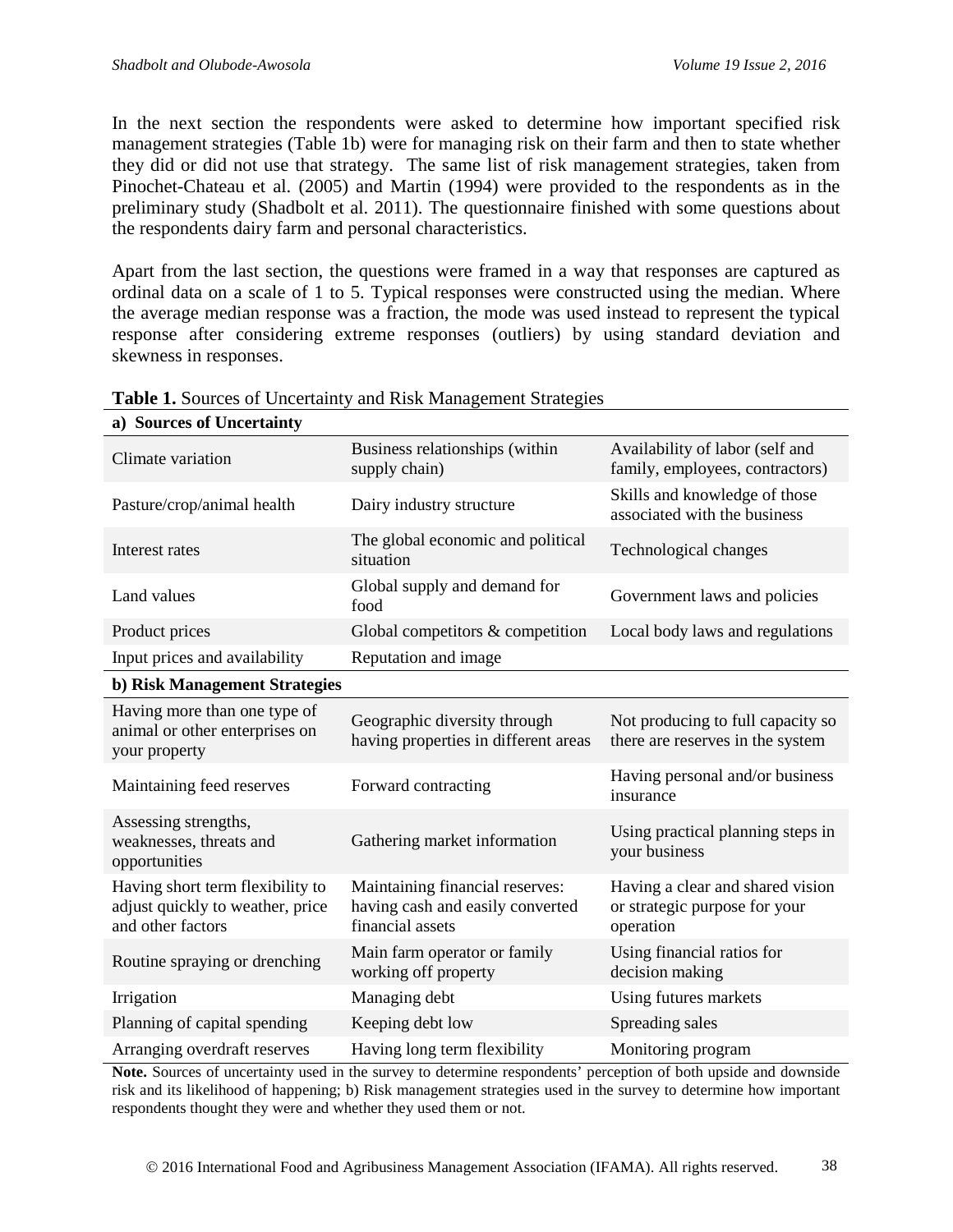For the subset of survey respondents their farm performance data in the DairyBase<sup>®</sup> database was accessed. For each farmer with DairyBase® records the self-assessment of their attitude to, perception of, and management of risk could then be linked to their revealed physical and financial performance. DairyBase® [\(www.dairybase.co.nz](http://www.dairybase.co.nz/) ) is a database used by farmers and professional advisors in New Zealand to analyse farm results and benchmark them with their peers. As a result data sets are not randomly generated samples from the farming population but biased samples based on whichever farm businesses are entered each year. DairyBase® calculates business KPIs (Appendix A) identified by a team of experts (Shadbolt 2009), including productivity, liquidity, profitability and solvency measures. Table 2 shows the number of DairyBase® records and the number of respondents that have records by year. This shows varying number of DairyBase® records available for the survey respondents. This was compiled into unbalanced panel data of risk survey responses and performance indicators.

| Year    | <b>Total Number of</b><br>DairyBase <sup>®</sup> records | Number of survey respondents<br>having DairyBase® records* |
|---------|----------------------------------------------------------|------------------------------------------------------------|
| 2006/07 | 633                                                      | 94                                                         |
| 2007/08 | 646                                                      | 116                                                        |
| 2008/09 | 568                                                      | 93                                                         |
| 2009/10 | 579                                                      | 77                                                         |
| 2010/11 | 557                                                      | 66                                                         |
| 2011/12 | 363                                                      | 53                                                         |

| Table 2. The DairyBase® records and number of survey respondents by year |  |
|--------------------------------------------------------------------------|--|
|--------------------------------------------------------------------------|--|

**Note.** \*Out of the 275 total respondents

The first section of the survey data was used to identify typical risk profiles amongst the farmer sample; this was to better identify those with a risk-taking propensity. These are questions to capture the respondents' risk profiles in terms of their ability to manage risk, plan for the future, make choices when there are multiple options, and their attitude to risk (Table 3). Each question has five possible answers as a range of scale (from strongly disagree to strongly agree). This potentially gives five-by-five (25) arrays of responses, which can be categorized as 25 different possible types of profiles or categories.

|                                                                                            | <b>Strongly</b><br>disagree | Disagree Neutral Agree |   |                         | <b>Strongly</b><br>agree |
|--------------------------------------------------------------------------------------------|-----------------------------|------------------------|---|-------------------------|--------------------------|
| Within a season I am able to manage almost all<br>uncertainty that occurs                  |                             |                        |   | $\overline{\mathbf{4}}$ | 5                        |
| Over the long term I am able to manage almost<br>all uncertainty that occurs               |                             |                        | 3 |                         | 5                        |
| I find planning difficult because the future is so<br>uncertain                            |                             | 2                      |   |                         | 5                        |
| When there are a number of solutions to a<br>problem, I find it difficult to make a choice |                             |                        | 3 |                         | 5                        |
| When it comes to business, I like to play it safe                                          |                             |                        | 3 |                         | 5                        |

#### **Table 3.** Risk ability/aptitude/attitude questions used in the survey to develop risk profiles.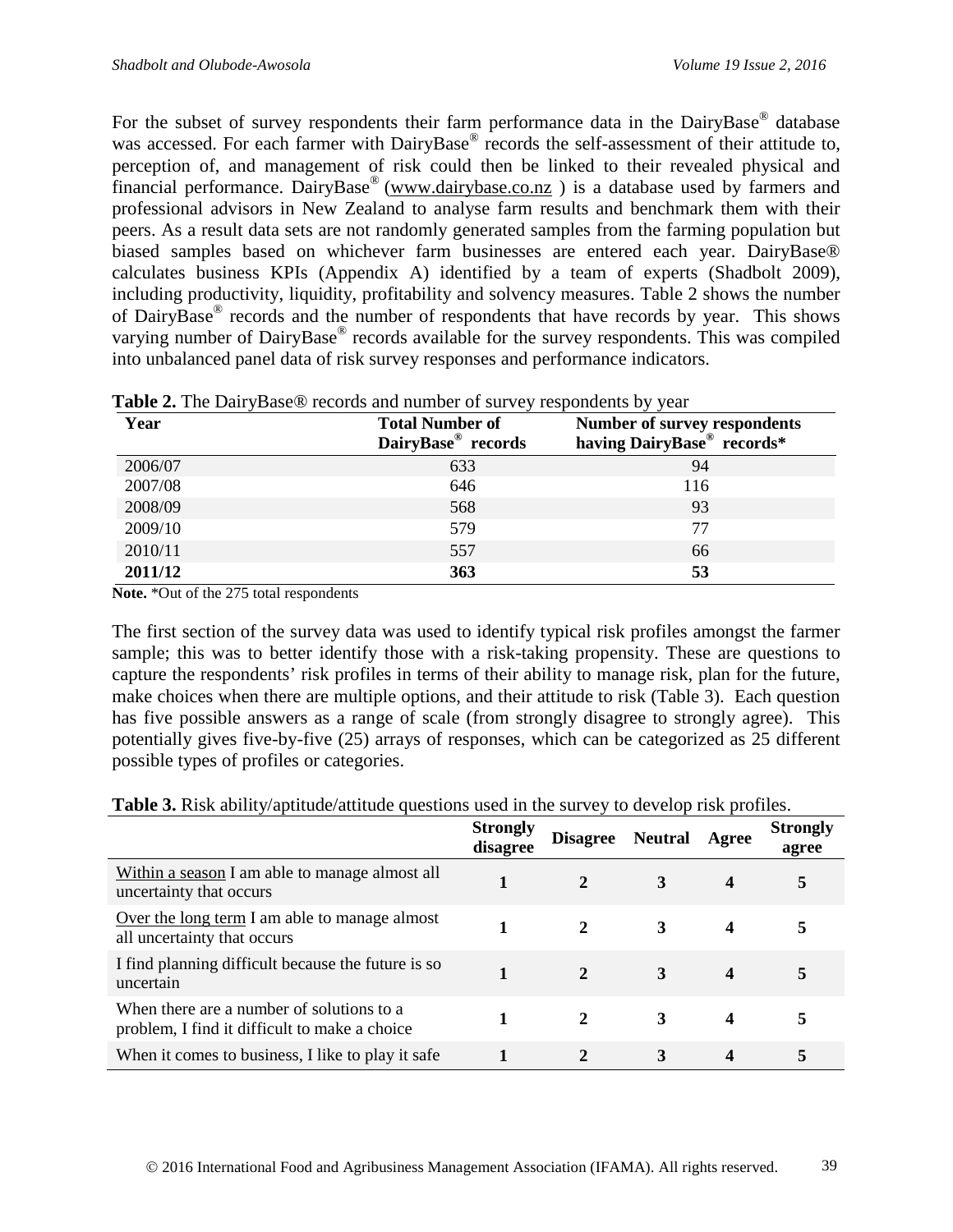Multiple Correspondence Analysis (MCA) was used to examine some measure of correspondence between the five risk profile attributes and categories (responses) of the respondents. MCA is a modelling technique that can be used to reduce a large dimensional space into a low-dimensional space, normally a two dimensional map to reveal patterning in complex data sets (Greenacre 1984, 1993).

Responses to these questions were used to explore typical risk profiles among the farmers by reducing them into typologies. Typologies of farmers' risk profiles were identified by reducing these information sets into two dimensions. The two dimensions were plotted to examine the associations among the categories or typologies of the farmers. This technique was used to come up with visual maps that helped to visualize relationships among category variables (responses) for the data sets and then interpret the structure or pattern in the original data.

The farmer types were identified from the complete data set of 275 farmers. A subset of these, the survey respondents with DairyBase® records, were then summarised by type in terms of their average production and financial performance over six years. In addition, the typologies were related to their risk management strategies, business growth stage and perception of sources of risk.

### **Results and Discussion**

Following a process of sequential plotting of variables to explore underlying values of observation the final step of the Multiple Correspondence Analysis (MCA) was to create four quadrants to identify potential risk typologies. Some variables were well clustered within a quadrant while others were scattered within a quadrant. Distances between variables do not have a straight forward interpretation in MCA (Greenacre and Balasius 1994; Greenacre 1988), but typologies were able to be recognized from the four quadrants.

The four farm typologies outlined in Table 4):

- 1. Those that could be termed 'entrepreneur/gamblers' because they are risk seekers. These are farmers that believe they are able to manage almost all uncertainty that occurs within a season and over the long-term. This may be because they believe they are able to plan for the future and don't find it difficult to make a choice when there are a number of solutions to a problem. They don't play it safe when it comes to business and are therefore risk seekers. If we lean towards the Kirzner (1997) theory of alertness to opportunity in the theory of the firm, these are farmers that seek out opportunities to maximize their profit even in risky situations.
- 2. Those that can be termed 'here and now' conservative. These are farmers that believe they are able to manage almost all uncertainty within season, but find it difficult to plan for the future, perhaps because they are not sure of their ability to manage future uncertainty. They are neutral to the 'play it safe' approach.
- 3. Those that can be termed 'competent conservative'. These believe they are able to manage almost all uncertainty that occurs within a season and over the long-term, and are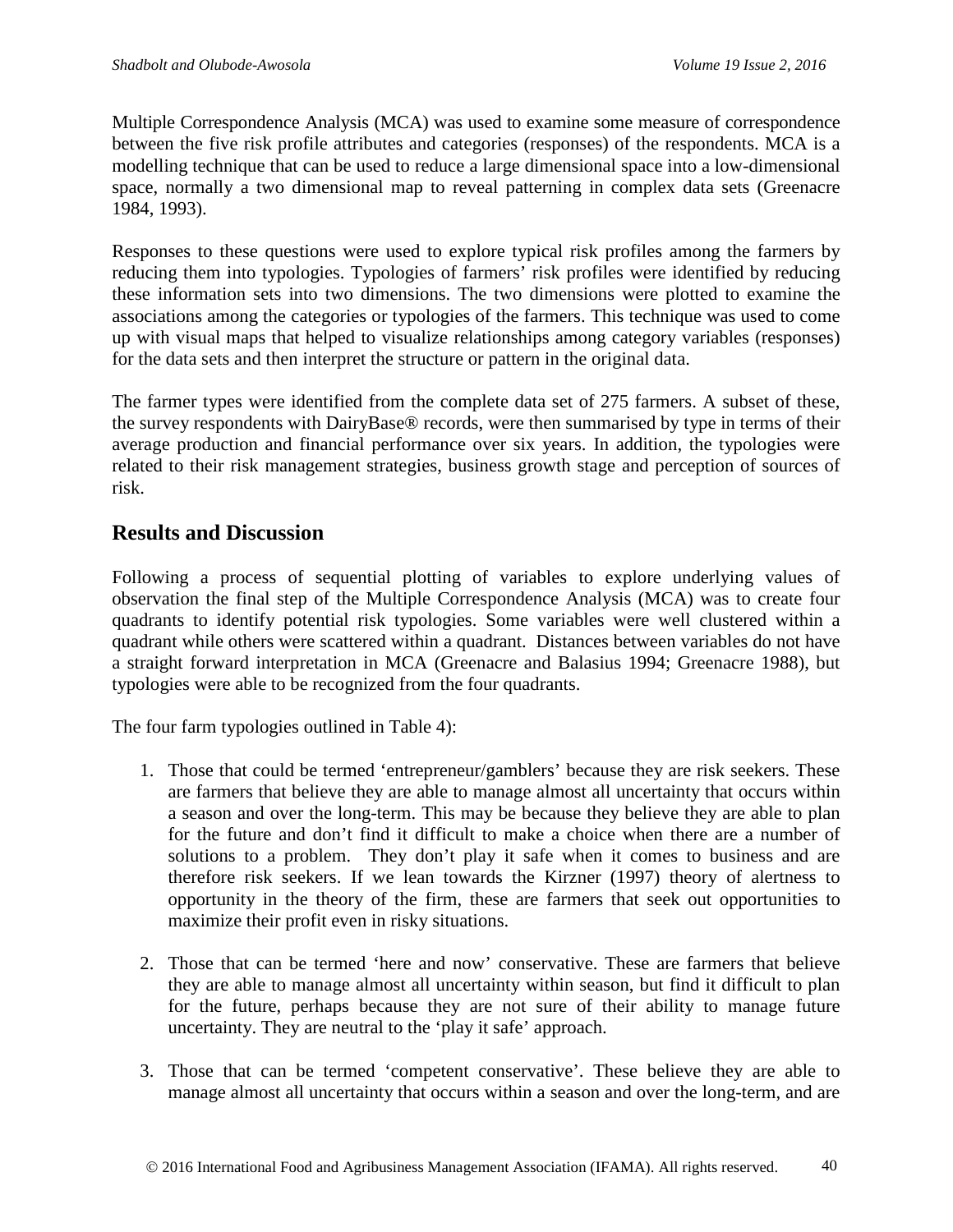neutral to the 'play it safe' approach, they do not see themselves as being either risk takers or risk averse. They do believe they are able to plan for the future and don't find it difficult to make a choice when there are a number of solutions to a problem.

4. Those that can be termed 'experienced but cautious'. These are farmers that believe they are able to manage almost all uncertainty that occurs within a season and over the longterm. This may be because they believe they are able to plan for the future and don't find it difficult to make a choice when there are a number of solutions to a problem. However, they do play it safe when it comes to business and are risk avoiders. If we lean towards the Kirzner (1997) theory of alertness to opportunity in the theory of the firm, these are farmers that are not alerted to opportunities to maximize their profit, they don't care about opportunity in risk, but rather settle for expected return ( Steven 1987).

|                                                                                               | <b>Entrepreneur</b><br>/gamblers | Here and now<br>conservative | Competent<br>conservative | <b>Experienced</b><br>but cautious |
|-----------------------------------------------------------------------------------------------|----------------------------------|------------------------------|---------------------------|------------------------------------|
| Within a season I am able to<br>manage almost all uncertainty<br>that occurs                  | Able                             | Able                         | Able                      | Able                               |
| Over the long term I am able to<br>manage almost all uncertainty<br>that occurs               | Able                             | Neutral                      | Able                      | Able                               |
| I find future planning difficult<br>because the future is so uncertain                        | Don't                            | Do                           | Don't                     | Don't                              |
| When there are a number of<br>solutions to a problem, I find it<br>difficult to make a choice | Don't                            | Don't                        | Don't                     | Don't                              |
| When it comes to business, I like<br>to play it safe                                          | Don't                            | Neutral                      | <b>Neutral</b>            | Do                                 |

### **Table 4.** Typology Types and Risk Management

**Note.** Typology of respondents is based on the combinations of their ability to manage risk within a season, manage risk over the long term, plan for an uncertain future, make choices, and their propensity to 'playing it safe'.

A subset of the survey results for the farmers in each typology were then analyzed to determine how farmers in the same risk typology perceive and respond to risk and to compare their revealed farm business performance. As only those farmers who had data in DairyBase® could be included in this analysis the sample size reduced and the proportion of farmers in each typology changed; only three farmers were associated with the 'here and now conservative' typology and were therefore excluded from subsequent analysis and commentary. The exclusion of this typology reflects the bias within the DairyBase® sample. It would appear that the 'here and now conservative' farmers do not actively benchmark their businesses as regularly as the three other typologies.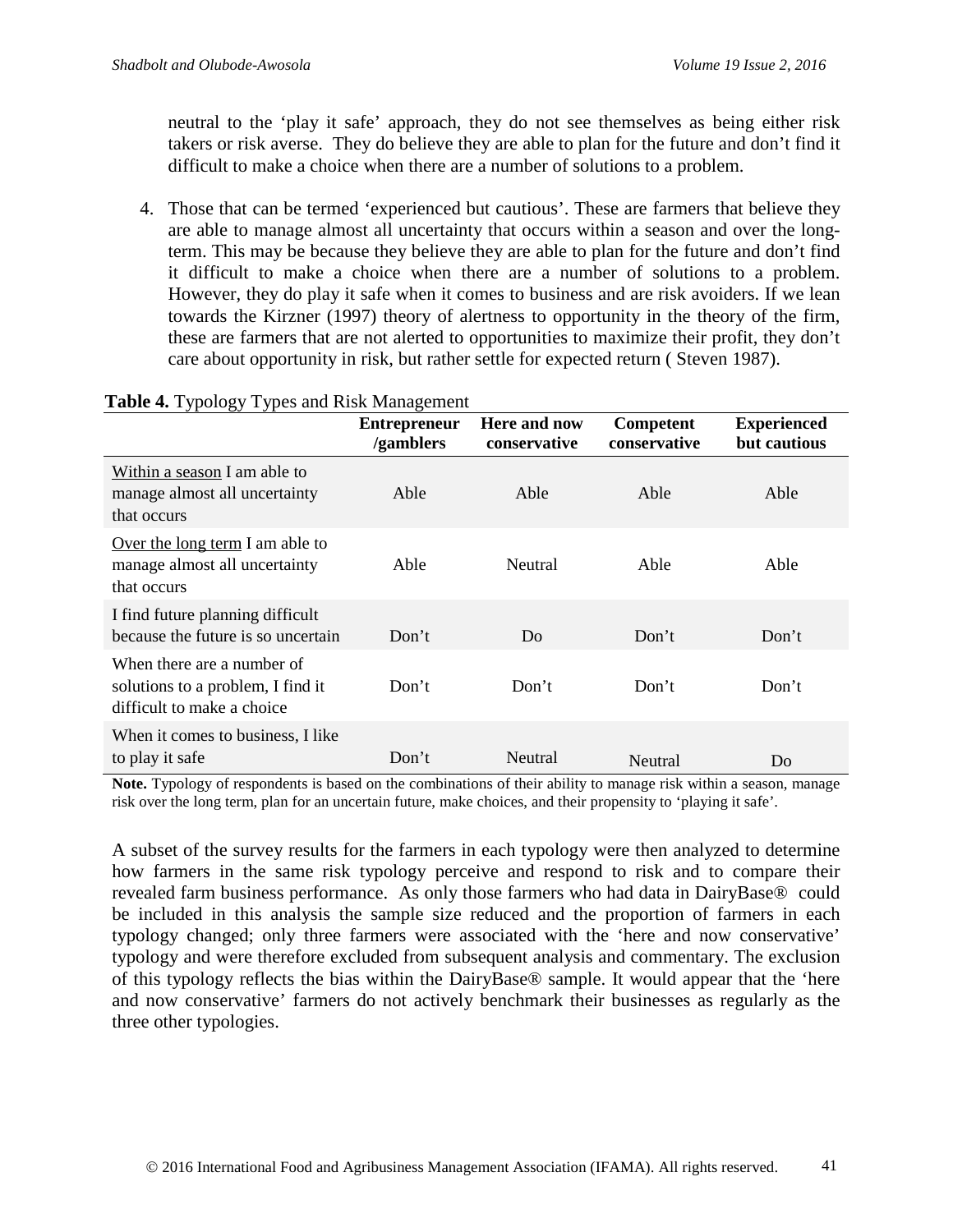## **Summary Characteristics of the Farmer Typologies**

#### *Farmer Typology and Risk Management Strategies*

The full data set of 275 farmers in the survey reveals that the two strategies *Managing debt* and *Using practical planning steps* ranked very high and *Not producing to full capacity* and *Keeping debt low* both ranked very low (for the report on the analysis of the full data set see Shadbolt and Olubode-Awosola 2013). For the subset of farmers with DairyBase® records the proportion of farmers using these four risk management strategies by farm type are presented in Table 5.

As can be expected from the literature, the distribution shows that only a small percentage (21%) of the 'entrepreneur/gambler' farmer type used 'not producing to full capacity' to manage risk compared to the 'experienced but cautious' farmer type at 54%. To a lesser extent the same pattern is observed for keeping debt low as a risk management strategy among the three farmer types. However, the distribution also confirms that almost all the farmers did manage debt, planned capital spending and used practical planning steps to manage risk. The lower percentage of farmers 'using practical planning steps' in the entrepreneur/gambler group is of interest as that does not fit with the parallel drawn between entrepreneurship and business skills, the careful deliberation towards clearly formulated business ideas in the literature (Olsson 1988; Phillipson et al. 2004, McCarthy 2000) so would suggest more of the gambler and less of the entrepreneur.

#### *Farmer Typology and Business Growth Stage*

There is a mild association between business growth stage and risk typology, the distribution of proportion of the farmer types in each of the growth and consolidation stages are similar across farm types but slightly different across the stage. More of the farmers in each farmer type are in the consolidation stage compared to the growth stage. Of those in the growth stage a higher percentage are the 'entrepreneur/gambler' type which fits with the literature's description of entrepreneurs having a growth orientation (Vesala et al. 2007) and that risk taking is also related to stage of business growth (McCarthy 2000).

| <b>Table 5.</b> Summary Characteristics of the Partner Typologies |                                                                                                |                  |                     |                                    |                                                                                             |                 |                                                                          |                  |                   |
|-------------------------------------------------------------------|------------------------------------------------------------------------------------------------|------------------|---------------------|------------------------------------|---------------------------------------------------------------------------------------------|-----------------|--------------------------------------------------------------------------|------------------|-------------------|
| <b>Farmer risk</b><br>attitude<br>typology                        | The proportion of farmer type using the selected risk<br>management strategies $(\frac{6}{6})$ |                  |                     |                                    | The proportion of<br>farmer type<br>represented in the<br>selected business<br>growth stage |                 | The proportion of<br>farmer type<br>having a positive<br>risk perception |                  |                   |
|                                                                   | <b>Not</b><br>producing to<br>full capacity                                                    | Managing<br>debt | Keeping<br>debt low | Planning<br>of capital<br>spending | Using<br>planning<br>steps                                                                  | Growth<br>stage | Consolidation<br>stage                                                   | Within<br>season | Over<br>long term |
| Entrepreneurs<br>$(N = 28)$                                       | 21.4                                                                                           | 92.9             | 46.4                | 96.4                               | 85.7                                                                                        | 32.1            | 50.0                                                                     | 71.4             | 75.0              |
| Competent<br>conservative<br>$(N = 33)$                           | 39.4                                                                                           | 100.0            | 72.7                | 93.9                               | 100.0                                                                                       | 30.3            | 51.5                                                                     | 63.6             | 57.6              |
| Experienced<br>but cautious<br>$(N = 37)$                         | 54.1                                                                                           | 94.6             | 64.9                | 91.9                               | 91.9                                                                                        | 24.3            | 51.5                                                                     | 59.5             | 62.2              |

#### **Table 5.** Summary Characteristics of the Farmer Typologies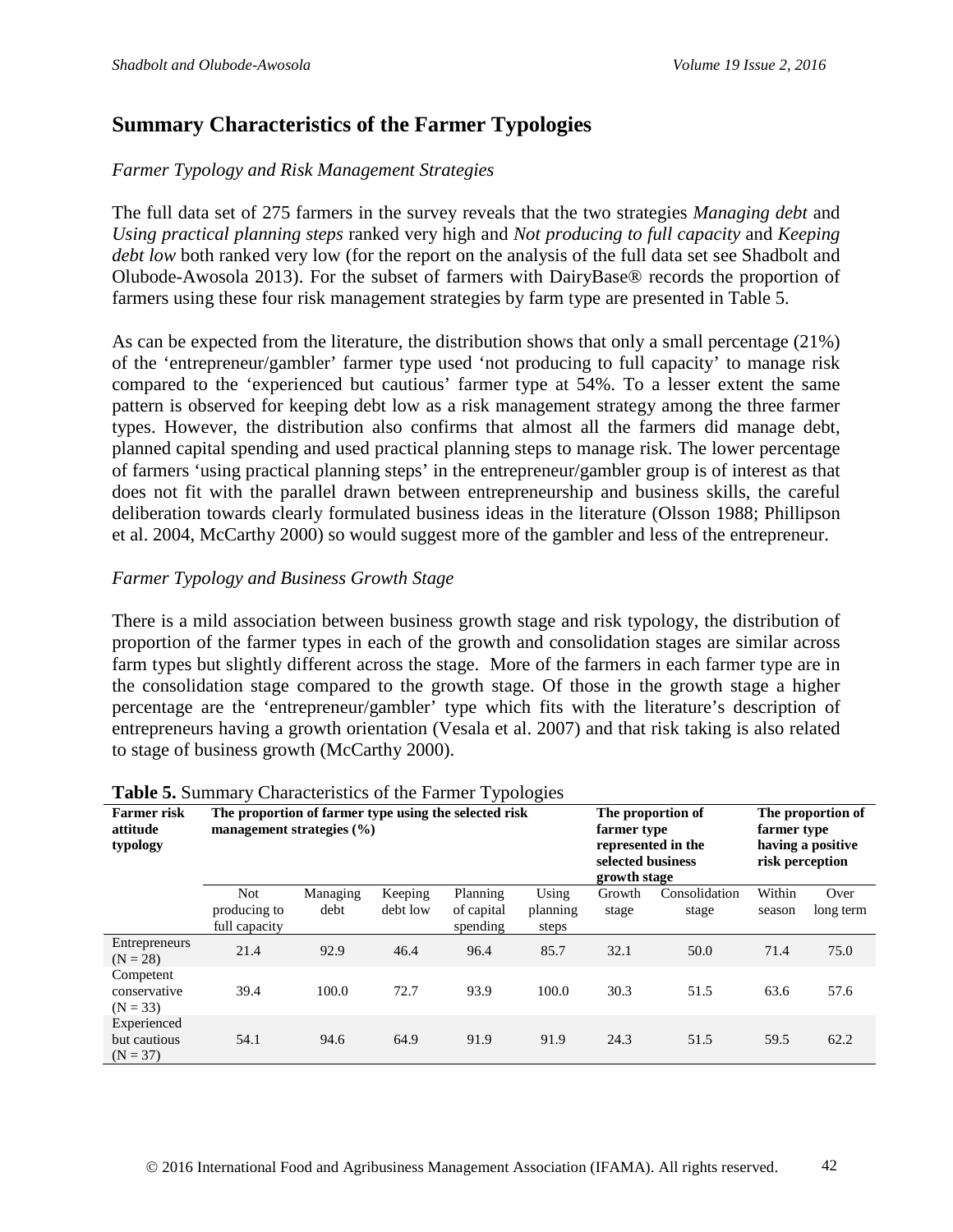### *Farmer Typology and Risk Perception*

In the full data set the farmers' perception of sources of risk showed higher scores for the perceived benefits than for the disadvantages. When broken down into farmer typologies the distributions confirm the association between risk typology and risk perception as more of the 'entrepreneur/gambler' farm type have a positive risk perception, see the upside, within season and over the long term compared to the other groups that have a less positive perception of risk, see the downside. The 'entrepreneur/gamblers' believe they are more likely to benefit from uncertainty and that the benefit is more likely to happen. Such optimism is noted by Ray (1986) and Patrick (2013) with Olsson (1988) recognizing it as a feature of both an entrepreneur and a gambler. Whether they successfully exploit such perceived opportunities (de Lauwere 2005) and deliver outcomes or not is then the distinguishing feature between the two.

### *Farmer Typology Characteristics Summary*

The three typologies summarized from Table 4 as follows:

- 1. The 'experienced but cautious' farmer typology is less likely to be in a business growth stage, is as likely to perceive the upside as the downside of risk and plays it safe by not producing to full capacity.
- 2. The 'entrepreneur/gambler' is more likely to be in a business growth stage, perceives mostly upside risk from uncertainties, produces to full capacity, does not prefer to keep debt low as a risk management strategy and is less likely to use practical planning steps.
- 3. The 'competent conservative' sits for the most part between the other two typologies except they state they are more likely to keep debt low, and all of them managed debt and used practical planning steps.

## **Farmer Typology and Production and Financial Performance KPIs**

One-Way ANOVA test results of difference among the three typology groups from six years of data are presented in Table 6. There are a number of points of interest especially as these performance results often contradict the indications given by the farmers through their selfassessments.

*Physical performance*: There is a significant difference in some farm physical KPIs among the three typology groups. The kilograms of milk solid (kgMS) per cow are different at the 10% level; cows and kgMS per full time equivalent (FTE) of labor is different at the one percent level. There was no significant difference between the typologies in stocking rate or milk production per hectare. If the 'experienced but cautious' farmers were 'not producing to full capacity' as they indicated they were in Table 3 it is of interest that this is not reflected in these two physical KPIs.

The 'experienced but cautious' had a higher kgMS/cow followed by the 'competent conservative' group and 'entrepreneur/gamblers' in that order. However the 'competent conservative' group had higher cows per labor unit and consequently produced more milk per unit of labor.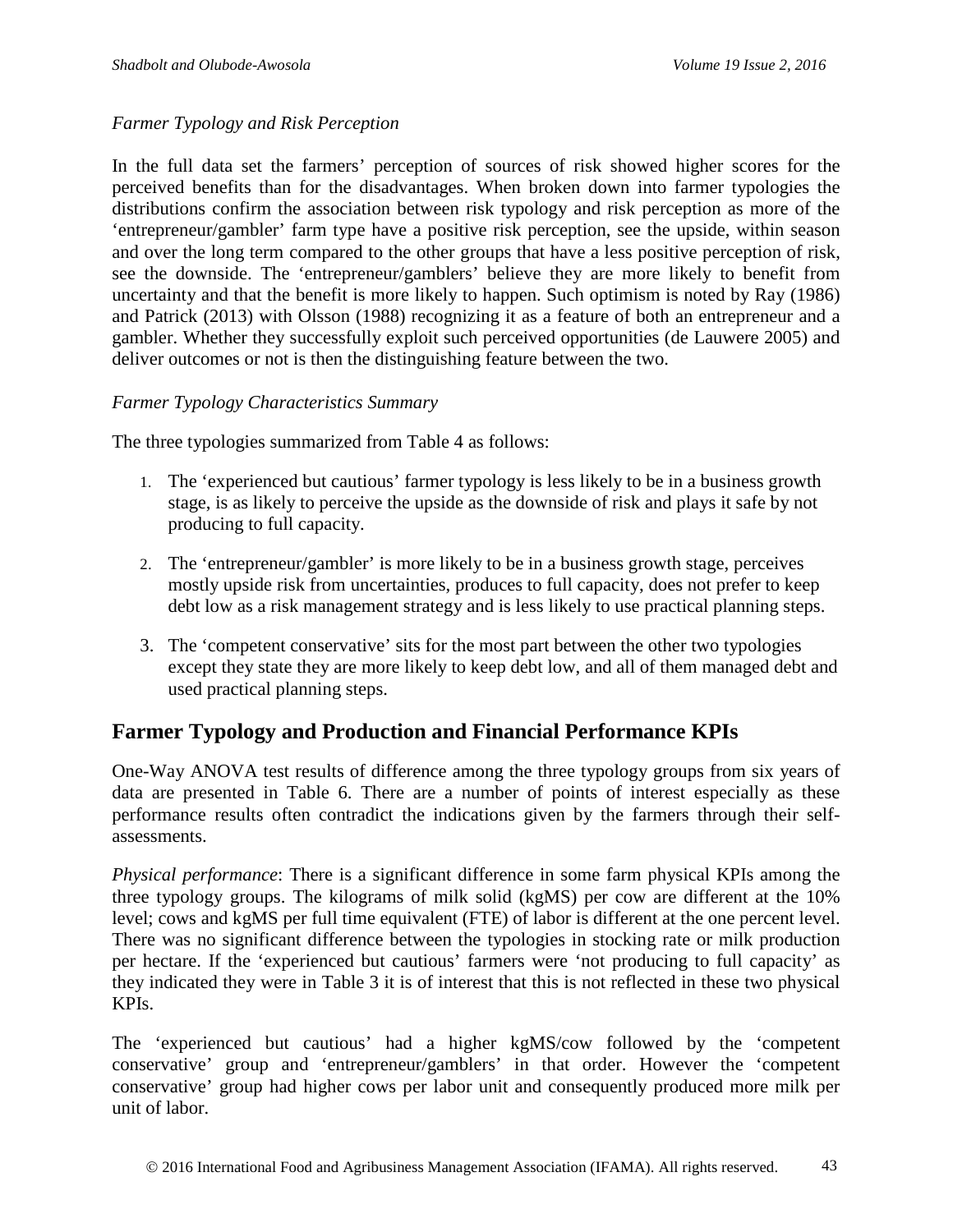#### **Table 6.** Mean Key Performance Indicators

|                  | <b>KPIs</b>                           | <b>Entrepreneurs</b><br>Competent<br>$(N = 64)$<br>conservative<br>$(N = 55)$ |          | <b>Experienced</b><br>but cautious<br>$(N = 80)$ | <b>ANOVA</b><br>p-value |
|------------------|---------------------------------------|-------------------------------------------------------------------------------|----------|--------------------------------------------------|-------------------------|
|                  | <b>Farm Physical KPIs</b>             |                                                                               |          |                                                  |                         |
| K <sub>01</sub>  | Cows/ha                               | 3.1                                                                           | 3.0      | 2.9                                              | 0.277                   |
| K02              | Kg Milksolids/ha                      | 1080.8                                                                        | 1122.3   | 1106.5                                           | 0.666                   |
| K03              | Kg Milksolids/cow                     | 352.9                                                                         | 366.5    | 375.4                                            | $\ast$<br>0.079         |
| K04              | Cows/FTE                              | 137.0                                                                         | 157.7    | 136.9                                            | ***<br>0.001            |
| K05              | Kg MS/FTE                             | 48,537.9                                                                      | 58,832.0 | 51.469.6                                         | ***<br>0.005            |
|                  | <b>Profitability (Dairy)</b>          |                                                                               |          |                                                  |                         |
| K06              | Gross Farm, Revenue/ha                | 6,928.                                                                        | 7,701.2  | 7200.0                                           | 0.189                   |
| K07              | Operating Expenses/ha                 | 4,813.6                                                                       | 5,544.   | 4,863.5                                          | 0.015                   |
| K08              | Operating Profit (EFS)/ha             | 2,115.3                                                                       | 2,156.8  | 2,336.4                                          | 0.640                   |
| K09              | Gross Farm Revenue/kg MS              | 6.4                                                                           | 6.8      | 6.5                                              | 0.269                   |
| K10              | Operating Expenses/Kg MS              | 4.5                                                                           | 4.9      | 4.4                                              | ***<br>0.001            |
| K11              | Operating Profit (EFS)/Kg MS          | 1.9                                                                           | 1.9      | 2.1                                              | 0.528                   |
| K12              | FWE/Kg MS                             | 3.7                                                                           | 4.1      | 3.4                                              | 0.000<br>***            |
| K13              | Operating Profit Margin (%)           | 28.4                                                                          | 26.6     | 30.8                                             | 0.182                   |
| K14              | Asset Turnover (%)                    | 20.0                                                                          | 18.2     | 19.4                                             | 0.843                   |
| K15              | Operating Return on Dairy Assets (%)  | 5.0                                                                           | 5.3      | 6.0                                              | 0.759                   |
|                  | <b>Profitability (Total Business)</b> |                                                                               |          |                                                  |                         |
| K16              | Interest & Rent/total Revenue         | 24.9                                                                          | 21.9     | 16.2                                             | ***<br>0.000            |
| K17              | Interest & Rent/Kg MS                 | 1.5                                                                           | 1.4      | 1.0                                              | ***<br>0.000            |
| K18              | Total Return on Assets (%)            | 5.4                                                                           | 9.7      | 9.6                                              | 0.207                   |
| K19              | Return on Equity %                    | 1.6                                                                           | 3.0      | 6.5                                              | ***<br>0.002            |
| K20              | Total Return on Equity %              | 0.4                                                                           | 13.7     | 11.8                                             | ***<br>0.005            |
| Liquidity        |                                       |                                                                               |          |                                                  |                         |
| K21 <sup>1</sup> | Net Cash income \$m                   | 0.8                                                                           | 1.5      | 1.0                                              | ***<br>0.000            |
| K22              | Farm Working Expenses \$m             | 0.5                                                                           | 0.9      | 0.6                                              | ***<br>0.000            |
| K23 <sup>2</sup> | Cash operating Surplus \$m            | 0.3                                                                           | 0.5      | 0.4                                              | ***<br>0.014            |
| K24              | Discretionary Cash \$m                | 0.1                                                                           | 0.2      | 0.2                                              | ***<br>0.098            |
| K <sub>25</sub>  | Cash Surplus/Deficit '000             | $-31.4$                                                                       | $-8.0$   | 45.7                                             | 0.603                   |
|                  | <b>Total Wealth</b>                   |                                                                               |          |                                                  |                         |
| K26              | Closing Dairy Assets \$m              | 6.1                                                                           | 10.2     | 6.7                                              | 0.000<br>***            |
| K27              | Closing total Assets \$m              | 6.8                                                                           | 10.7     | 6.8                                              | ***<br>0.000            |
| K28              | Closing total Liabilities \$m         | 2.7                                                                           | 4.7      | 2.3                                              | ***<br>0.000            |
| K29              | Closing Total Equity \$m              | 4.0                                                                           | 6.1      | 4.5                                              | ***<br>0.011            |
| K30              | Growth in Equity \$m                  | 0.1                                                                           | 0.8      | 0.5                                              | 0.323                   |
| K31              | Growth from profit ('000)             | $7.2\,$                                                                       | 27.2     | 124.7                                            | ***<br>0.040            |
| K32              | Growth from Capital (\$m)             | 0.1                                                                           | 0.7      | 0.3                                              | 0.342                   |
| K33              | Growth in Equity %                    | 17.4                                                                          | 14.9     | 12.1                                             | 0.863                   |
| K34              | Debt to Asset %                       | 44.6                                                                          | 45.0     | 34.3                                             | ***<br>0.001            |
| K35              | Opening Liabilities/kg MS             | 18.8                                                                          | 20.7     | 21.1                                             | ***<br>0.001            |
| K36              | Closing Liabilities/kg MS             | 21.1                                                                          | 22.2     | 15.1                                             | ***<br>0.000            |

**Notes. <sup>1</sup>** \$6,814/ha, \$7,481.8/ha, \$7,063.3/ha for type 1, 2 and 3 respectively (0.285 significance level) **<sup>2</sup>** \$1,069/ha, \$1,037/ha, \$1832/ha for type 1, 2 and 3 respectively (0.006 \*\*\* Significance level).

Over six years of data of Farmer Typologies: \*\*\*, \*\*, \* indicating significance at 1%, 5% and 10% respectively.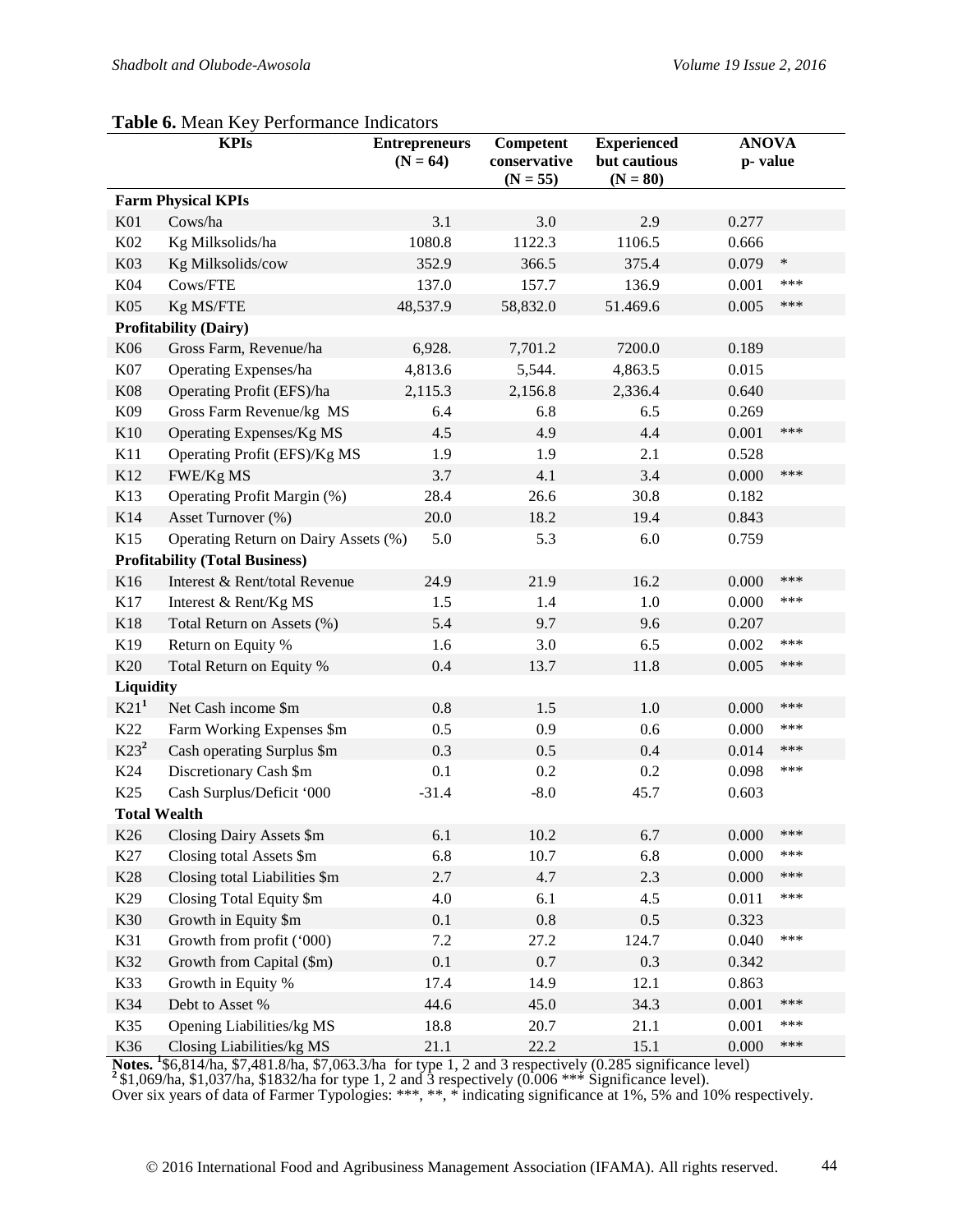*Financial Performance*: Among the dairy profitability KPIs, operating expenses per ha is slightly different (15%) among the groups, operating and farm working expenses per kgMS are both different at the one percent level. The 'competent conservative' group spent more in terms of operating expenses and farm working expenses (FWE) per kgMS. Neither operating return on dairy assets nor operating profit margin, both key distinguishers of farm performance in previous analyses of this database (Shadbolt et al. 2011; Beux-Garcia 2013), differed between typologies suggesting more variation within typologies than between them.

However most of the total business profitability KPIs did differ amongst the three typologies at the one per cent level. Return on Equity (excluding change in capital value) is the return after debt servicing and is the measure used by Purdy & Langemeier (1995) as a proxy for business risk – their premise being the higher the value the more likely the business will withstand adversity. The 'experienced but cautious' group with lower interest and rent costs had a higher return on equity followed by the 'competent conservative' and entrepreneur/gamblers in that order.

The total return on assets and total return on equity KPIs include any change in the underlying capital base value over time with the operating returns. This change could be the result of inflation (common to all) or astute development, selling and purchasing of land. For these KPIs it is the 'competent conservative' group that outperforms the 'experienced but cautious' and the 'entrepreneur/gamblers' in that order, delivering 13.7%, 11.8% and 0.4% total return on equity respectively.

The liquidity KPIs, except the cash surplus/deficit, are also different among the three typologies at one percent. They reflect the larger farm size of the 'competent conservative' group. When examined per hectare the net cash income on a per hectare basis is not different between the typologies but the cash operating surplus per ha basis is different, with the 'experienced but cautious' group delivering the higher amount.

In terms of total wealth the groups are also different except in growth in equity and growth in capital. All groups therefore benefited from the same increase in asset values but there was a significant difference between the equity growth from profit (retained earnings) with the 'experienced but cautious' group at \$124,700, the 'competent conservative' group at \$27,200 and the entrepreneurs at \$7,200. The 'competent conservative' group had higher wealth in absolute terms but also had higher debt and higher closing liabilities per kgMS with a similar debt to asset ratio to the entrepreneurs. If the 'competent conservative' farmers were 'keeping debt low' as they indicated they were in Table 3 it is of interest that this is not reflected in debt to asset % KPI. Or maybe their assessment of 'low levels of debt' is higher due to their confidence and competence as business managers. Their debt levels are higher than the risk taking entrepreneur/gamblers but their interest and rent/kgMS (K17) is lower reflecting their higher gross farm revenue per kgMS (K09) and possibly their ability to negotiate better financing terms due to their scale and performance.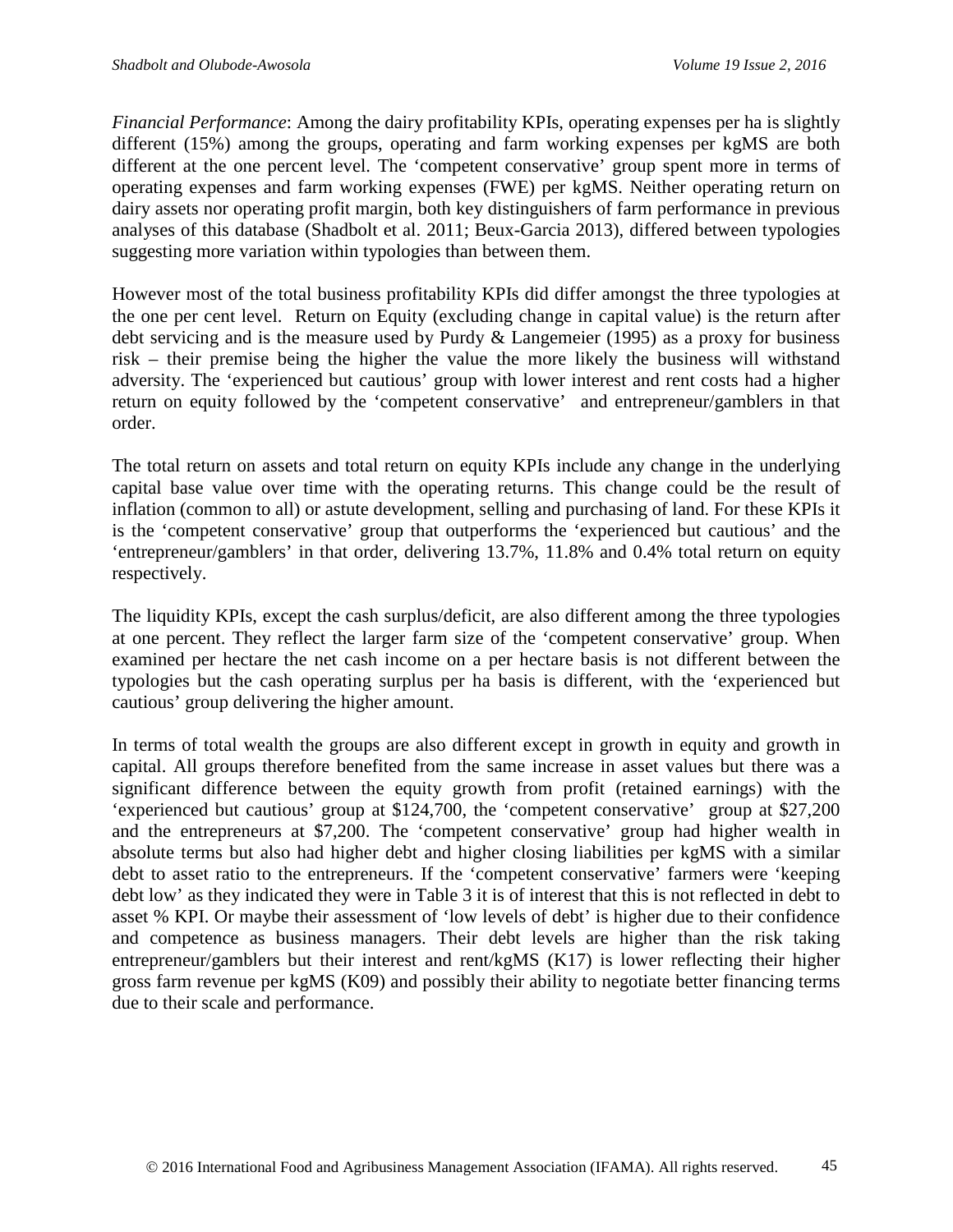#### *Farmer Typology KPIs Summary*

There is no significant difference between the commonly used KPIs of operating profit per hectare and operating return on dairy assets and the typologies, however other KPIs do differ and enable the typologies to be better explored.

Of particular interest given the assumption in some literature that risk seeking and high performance go hand in hand, was that the 'entrepreneur/gambler' typology delivered lower returns. They were similar size businesses to the more risk averse 'experienced but cautious' typology but produced less milk per cow, less milk per FTE, had equivalent operating expenses per hectare and per kilogram milksolids, paid more interest and rent as a percentage of gross farm income and per kilogram milksolids and achieved lower cash operating surplus per hectare, return on equity and total return on equity.

In contrast the 'competent conservative' typology had bigger farms, higher debt, higher operating expenses per hectare and per kilogram milksolids, more cows and milk production per FTE and the highest total return on equity. The latter the result of positive leverage on debt achieved off a 9.7% total return on assets.

Growth in equity  $(K30)$  in absolute terms is the sum of both growth from profit  $(K31)$  and growth from capital (K32). To achieve high growth from profit requires both a higher profit to be achieved and more of it being retained in the business, which means less profit leaving the business in the form of drawings. The risk averse 'experienced but cautious' typology achieved significantly higher cash surplus and the highest growth from profit. Growth in equity (K33) is also measured in DairyBase® as the difference between opening and closing equity as a percentage. The higher figure for the entrepreneur/gamblers, while not significant, possibly reflects the slightly greater proportion of those farmers in the growth stage of their business.

### **Conclusions**

The expectation from the literature was that the risk seeking farmers would have higher debt, be more profitable and be growing their businesses faster. The results show a more complex situation. The debt to asset percentages indicate little difference between the 'entrepreneur/gamblers' and the 'competent conservatives' with respect to solvency yet the 'entrepreneur/gamblers paid more interest and rent as a percentage of gross farm revenue so were paying more for their debt. The growth of the businesses is also not significantly different. Although there is no significant difference between operating return on assets between typologies of note is the lower return on equity and growth from profit of the 'entrepreneur/gamblers'. The risk averse 'experienced but cautious' farmers had a lower debt to asset percentage, produced the highest milk production per cow and return on equity (excluding change in capital values), more cash surplus and reinvested significantly more profit back into the business. The larger 'competent conservative' farmers with a similar debt to asset percentage to the entrepreneurs delivered the highest milk production per labor unit, spent more per kgMS but delivered the highest total return on equity, successfully leveraging debt against profit and capital gain.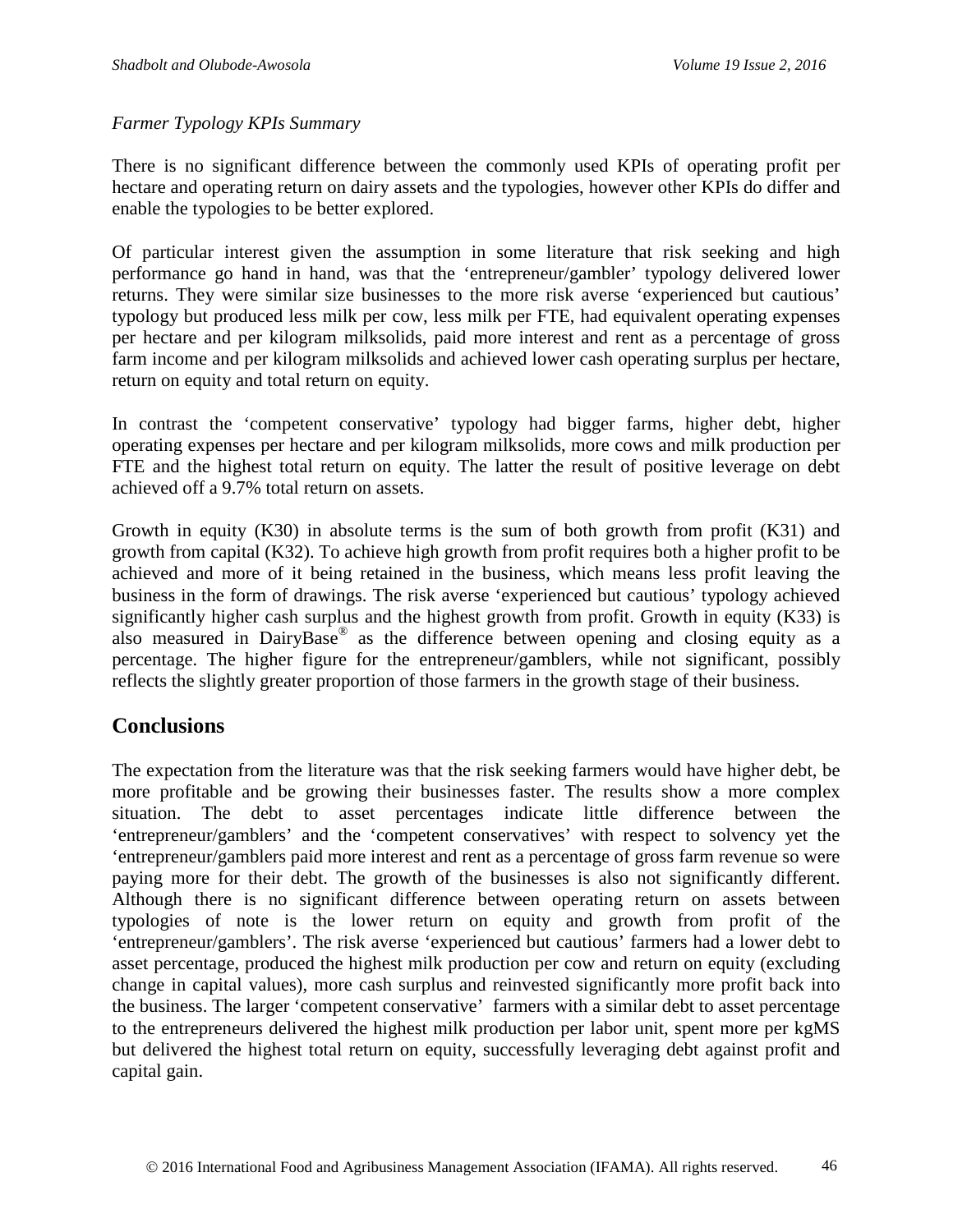While the strategies of managing debt, planning of capital spending and using practical planning steps were common to all three typologies the two less highly ranked strategies of 'not producing to full capacity' and 'keeping debt low' were the ones that distinguished between the three typologies most. 'Entrepreneur/gamblers' were less likely to think either of these two strategies was important, they also displayed a more positive perception of sources of risk, the ability to see the glass half full rather than half empty. However these traits did not reflect in better average business performance over the six years than the 'competent conservative' and 'experienced but cautious' farmers.

The entrepreneur/gambler typology was therefore more typical of the gambler defined by Olsson (1988); not afraid to take risks, overestimating their ability to manage and delivering below par business results. Their businesses could be suffering from what Olsson (1988) describes as growth sacrifices or 'speed wobbles'. The 'entrepreneur/gambler' differed from the other typologies specifically in the response to 'playing it safe', it could be that the McCarthy (2000) caution against assuming all risk takers were entrepreneurs is valid in this instance. However their more positive perception of sources of risk is quite similar to the observation both Olsson and McCarthy make of entrepreneurs having a positive attitude to change.

The 'competent conservative' with their strong business skills, delivering excellent performance, taking risks (high debt levels) despite their belief that they weren't, can be likened to McCarthy's pragmatic entrepreneur and Olsson's entrepreneur. The risk averse 'experienced but cautious' also with good performance is very similar to Olsson's cautious strategists, "successful producers unlikely to be interested in opportunities outside their field of competence".

This quantitative analysis of the attributes of those farmers by typology over a six year period has provided some useful insights of farmer behavior in volatile times. It is not as simple as some literature suggests. Farmers cannot be assumed to be successful catalysts for change just from their attitude to risk and a belief in their ability to manage risk; instead they are those whose results prove that they are successfully taking risks, have strong business skills and run efficient farm businesses. More in depth research is required to delve into other attributes– flexibility, motivation, perseverance, as well as optimism, in order to determine the characteristics best associated with strong business outcomes.

## **References**

- Alsos, G. A., A. Ljunggren and L. V. Pettersen. 2003. Farm-based entrepreneurs: what triggers the start-up of new business activities. *Journal of Small Business and Enterprise Development* 10(4): 435–443.
- Barnes, A.P. 2008. Technical Efficiency of Estimates of Scottish Agriculture: A Note. *Journal of Agricultural Economics* 59(2):370–376. doi: 10.1111/j.1477-9552.2008.00156.x
- Beux-Garcia, L.M. 2013. Measuring performance in farming: A comparative analysis of dairy production systems in New Zealand and Chile. Masters thesis, Massey University, 2013.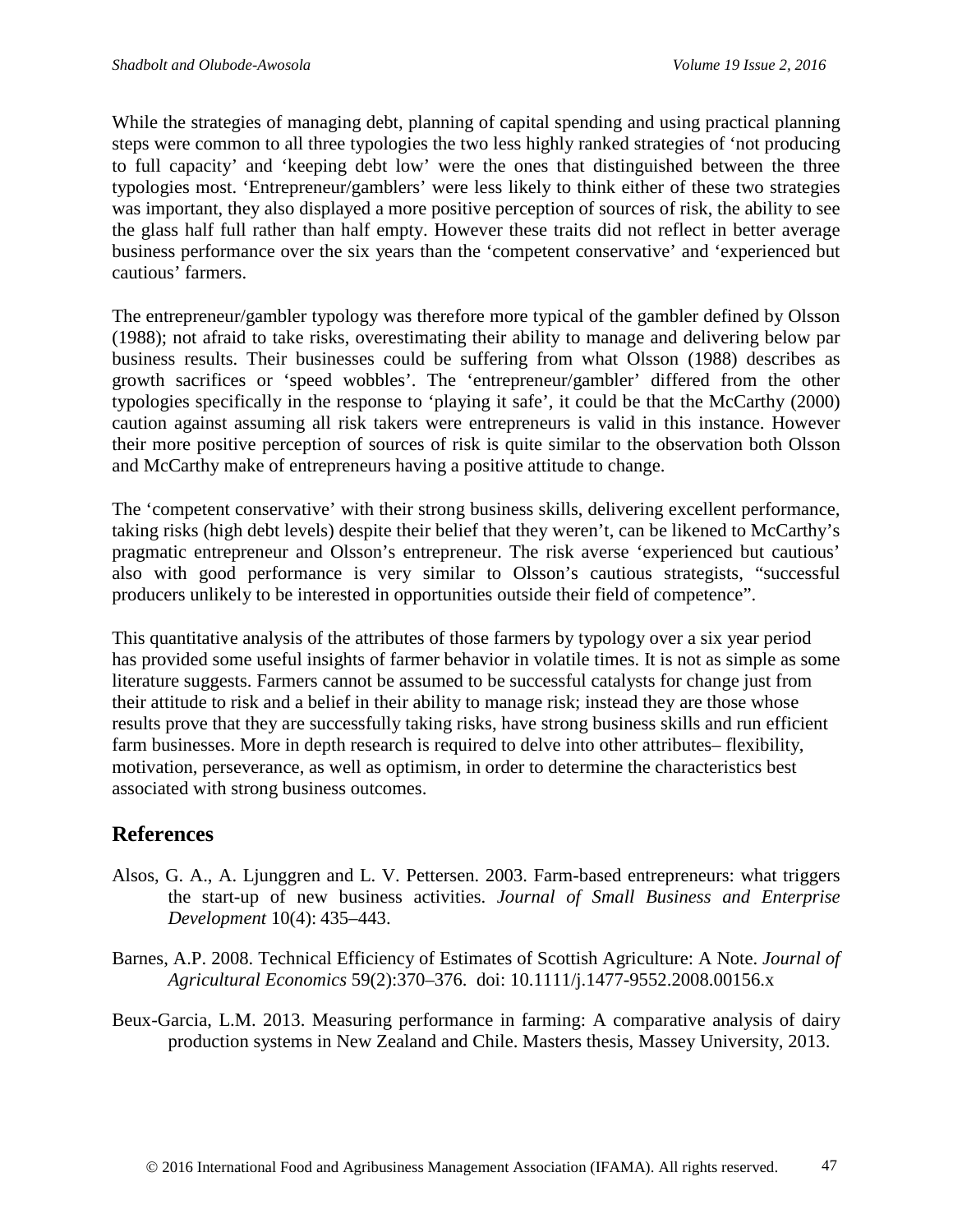- Boehlje, M, A.W. Gray, and J.D. Detre. 2005. Strategy Development in a Turbulent Business Climate: Concepts and Methods. *International Food and Agribusiness Management Review* 8(2):21–40.
- Cameron, A. and C. Massey. 1999. *Small and Medium-Sized Enterprises: A New Zealand Perspective*. Auckland: Pearson Education New Zealand.
- Chapman, D. F., L. R. Malcolm, M. Neal and B. R. Cullen. 2007. Risk and uncertainty in dairy production systems: Research concepts, tools and prospects. In: *Meeting the Challenges for Pasture-Based Dairying*. Edited by D. F. Chapman, D. A. Clark, K. L. Macmillan, and D. P. Nation. Proceedings of the 3rd Dairy Science Symposium. September 2007. National Dairy Alliance: Melbourne.
- de Lauwere, C. C. 2005. The role of agricultural entrepreneurship in Dutch agriculture of today. *Agricultural Economics* 33(2):229–238.
- Darnhofer, I., J. Fairweather, and H. Moller. 2010. Assessing a farm's sustainability: insights from resilience thinking. *International Journal of Agricultural Sustainability* 8(3):186– 198. doi:10.3763/ijas.2010.0480.
- Darnhofer, I., D. Gibbon, and B. Dedieu. 2012. *Farming systems research into the 21st century: The new dynamic.* Dordrecht, Netherlands : Springer.
- Detre, J., B. Briggeman, M. Boehlje, and A.W. Gray. 2006. Scorecarding and heat mapping: tools and concepts for assessing strategic uncertainty. *International Food and Agribusiness Management Review* 9(1):71–92.
- Galloway, L., and R. Mochrie. 2006. Entrepreneurial motivation, orientation and realization in rural economies: A study of rural Scotland. *Entrepreneurship and Innovation* 7(3) :173– 183.
- Gray, D., E. Dooley, and N. Shadbolt. 2008. Risk and dairy farm management in New Zealand: A review of literature. Industry report for DairyNZ.
- Gray, D., J. Walcroft, N.M. Shadbolt, and J. Turner. 2014. Dairy On-farm Financial Risk Project: Cross-case Report. Centre of Excellence in Farm Business Management Research Report: [www.onefarm.ac.nz](http://www.onefarm.ac.nz/)
- Greenacre, M.J. 1984. *Theory and applications of correspondence analysis*. London: Academic Press.
- Greenacre, M.J. 1988. Correspondence Analysis of Multivariate Categorical data by weighted least squares. *Biometrika* 75: 457–467.
- Greenacre, M.J. 1993. *Correspondence analysis in practice*. London: Academic Press.
- Greenacre, M.J. and J. Balasius. 1994. *Correspondence Analysis in the Social Sciences*. London: Academic Press.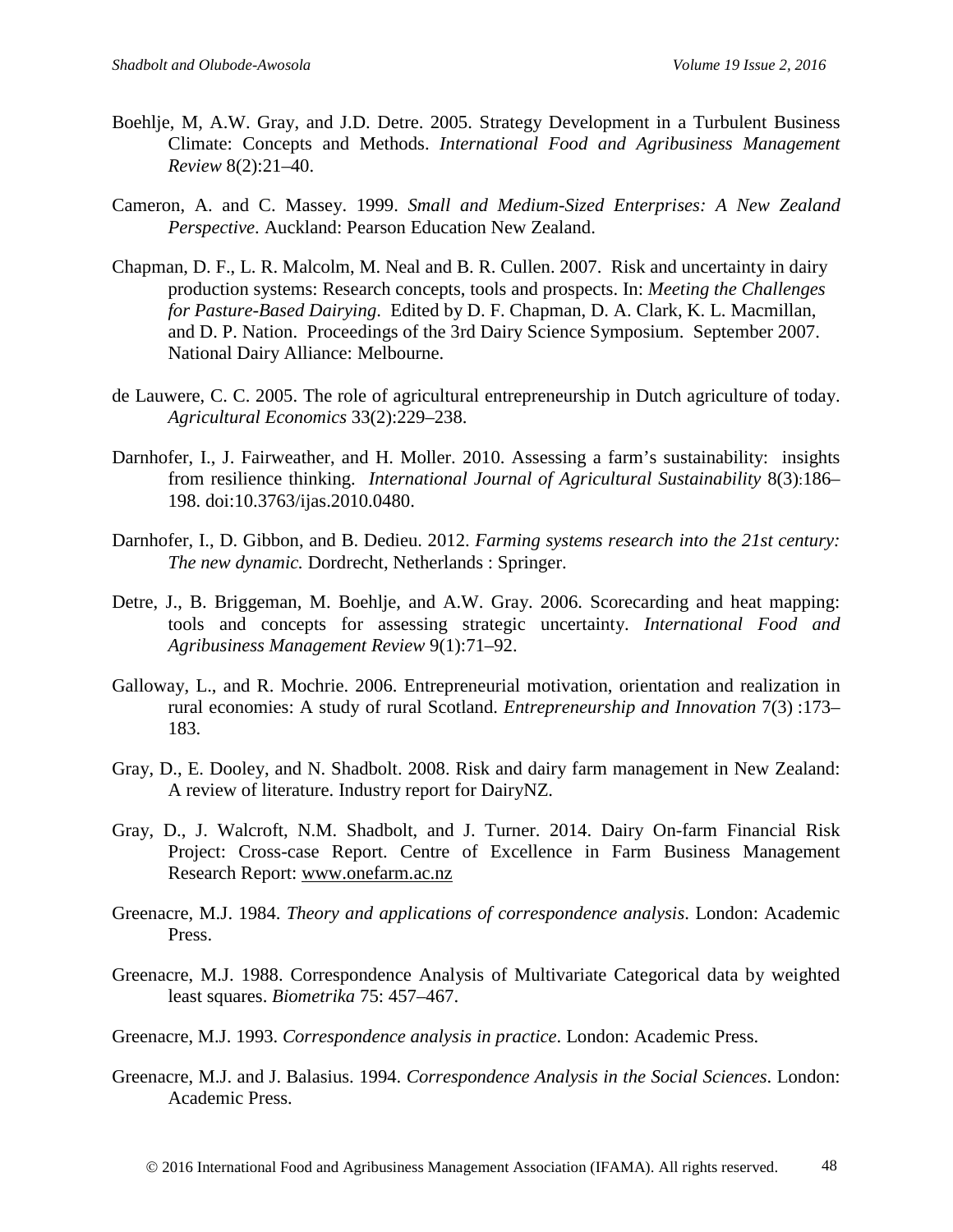- Hadley, D. 2006. Patterns in Technical Efficiency and Technical Change at the Farm-Level in England and Wales, 1982-2002. *Journal of Agricultural Economics* 57(1):81–100. doi:10.1111/j.1477-9552.2006.00033.x
- Hisrich, R. D., P. M. Peters and D.A. Shepherd. 2008. *Entrepreneurship* 7th ed. New York: McGraw-Hill/Irwin.
- Kirzner, I. M. 1997. Entrepreneurial Discovery and the Competitive Market Process: An Austrian Approach. *Journal of Economic Literature* 35: 60–85.
- Kuratko, D. F., and R. M. Hodgetts. 2007. *Entrepreneurship: Theory, Process, Practice* 7th ed. Mason, OH: Thomson South-Western.
- Langton, S. 2011. Cereals Farms: Economic Performance and Links with Environmental Performance. [http://www.defra.gov.uk/statistics/files/defra-stats-foodfarm-environ-obs](http://www.defra.gov.uk/statistics/files/defra-stats-foodfarm-environ-obs-research-arable-cereals-110505.pdf)[research-arable-cereals-110505.pdf.](http://www.defra.gov.uk/statistics/files/defra-stats-foodfarm-environ-obs-research-arable-cereals-110505.pdf)
- Langton, S. 2012. Grazing Livestock Farms: Economic Performance and Links with Environmental Performance. [http://www.defra.gov.uk/statistics/files/defra-stats-foodfarm](http://www.defra.gov.uk/statistics/files/defra-stats-foodfarm%20-environ-obs-research-cattle-grazingrep-120308.pdf)  [-environ-obs-research-cattle-grazingrep-120308.pdf](http://www.defra.gov.uk/statistics/files/defra-stats-foodfarm%20-environ-obs-research-cattle-grazingrep-120308.pdf)
- McCarthy B. 2000. The cult of risk taking and social learning: a study of Irish entrepreneurs. *Management Decision* 38(8):563–574.
- McElwee, G. 2006. Farmers as entrepreneurs: developing competitive skills. *Journal of Developmental Entrepreneurship* 11(3):187–206.
- Martin, S.K. 1994. Risk perceptions and management responses to risk in pastoral farming in New Zealand. *Proceedings of the New Zealand Society of Animal Production* 54:363– 368.
- Nartea, G and P. Webster 2008. Should farmers invest in financial assets as a risk management strategy? Some evidence from New Zealand. *Australian Journal of Agricultural and Resource Economics* 52(2):183–202.
- Olsson R., 1988. Management for success in modern agriculture. *European Review of Agricultural Economics* 15(2-3): 239–259. doi:10.1093/erae/15.2-3.239.
- Parsonson-Ensor C., and C. Saunders. 2011. Resilience of farming Systems during periods of hardship. ARGOS Research report: Number 11/03. [www.argos.org.nz.](http://www.argos.org.nz/)
- Pinochet-Chateau, R., N.M. Shadbolt, C. Holmes and N. Lopez-Villalobos. 2005. Differences in risk perceptions and risk management strategies used by New Zealand dairy farmers. Conference Proceedings from the International Food and Agribusiness Management Annual World Forum Chicago, USA. June.
- Patrick G.F. 2013. Risks, attitudes and sources of information of large-scale corn belt farmers. International Farm Management Conference, Warsaw, Poland. July. http://ifmaonline.org/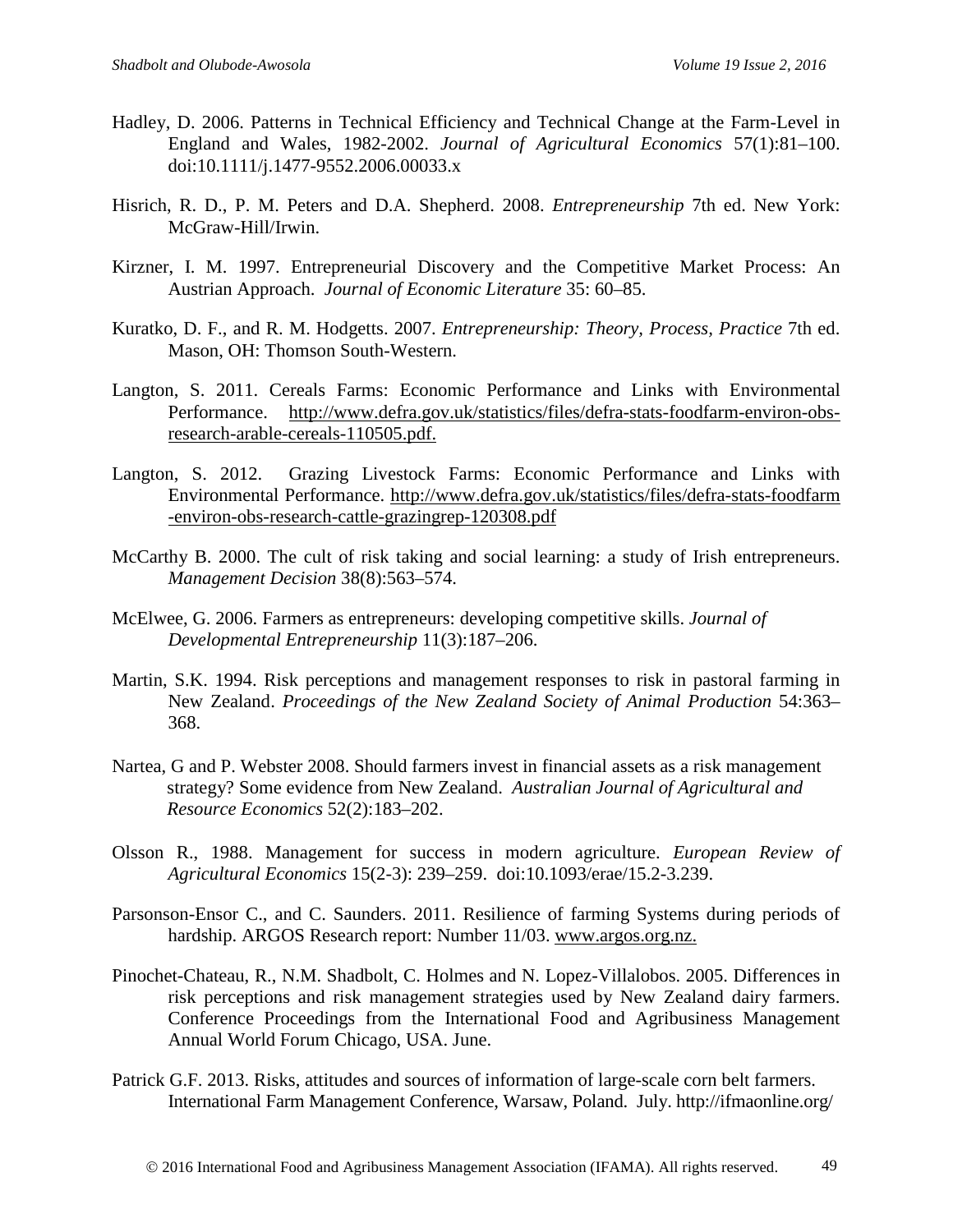- Phillipson, J., M. Gorton, M. Raley, and A. Moxey. 2004. Treating farms as firms? The evolution of farm business support from productionist to entrepreneurial models. *Environment and Planning C-Government and Policy* 22(1): 31–54. doi: 10.1068/c0238
- Purdy B.M. and M.R. Langemeier. 1995. Measuring Farm Financial Performance, Kansas State University Agricultural Extension Service, Manhattan, Kansas.
- Purdy B.M., M.R. Langemeier and A.M. Featherstone. 1997. Financial performance, risk and specialisation. *Journal of Agricultural and Applied Economics* 29 (1):149–161.
- Ravasi, D., and C. Turati. 2005. Exploring entrepreneurial learning: A comparative study of technology development projects. *Journal of Business Venturing* 20(1) :137–164.
- Shadbolt, N.M., I. Kataliem and D.A. Conforte. 2009. Entrepreneurship in Agriculture Micro Enterprises in West Pokot District, Kenya. Conference Proceedings from the International Food and Agribusiness Management Annual World Forum. Budapest, Hungary. June.
- Shadbolt, N. M. 2009. Dairy base: building a best practice benchmarking system. In *Benchmarking in food and farming creating sustainable change* . 9–48. Edited by Lisa Jack. England: Gower.
- Shadbolt, N. M., F. Olubode-Awosola, D. I. Gray and E. Dooley. 2010. Risk–An Opportunity or Threat for Entrepreneurial Farmers in the Global Food Market? *International Food and Agribusiness Management Review* 13(4):75–96.
- Shadbolt, N.M., B. Rutsito and D. I. Gray. 2011. Resilience of New Zealand dairy farms in a turbulent environment: Definition and measurement. Presented at the International Food and Agribusiness Management Association Annual World Symposium, Frankfurt, Germany. June.
- Shadbolt, N. M. & Olubode-Awosola, F. 2013. New Zealand Dairy Farmers and Risk: perceptions of, attitude to, management of and performance under risk and uncertainty. Centre of Excellence in Farm Business Management Research Report: www.onefarm. ac.nz.
- Shane, S., and S. Venkataraman. 2000. The promise of Entrepreneurship as a Field of Research. *Academy of Management Review* 25(1): 217–226.
- Vesala, K. M., J. Peura, and G. McElwee. 2007. The split entrepreneurial identity of the farmer. *Journal of Small Business and Enterprise Development* 14(1): 48-63.
- Wennekers, S., and R. Thurik. 1999. Linking Entrepreneurship and Economic Growth. *Small Business Economics* 13(1):27–56.
- Yeager E. and M. Langemeier. 2013. Risk Adjusted cost efficiency indices. International Farm Management Conference, Warsaw, Poland. http://ifmaonline.org/